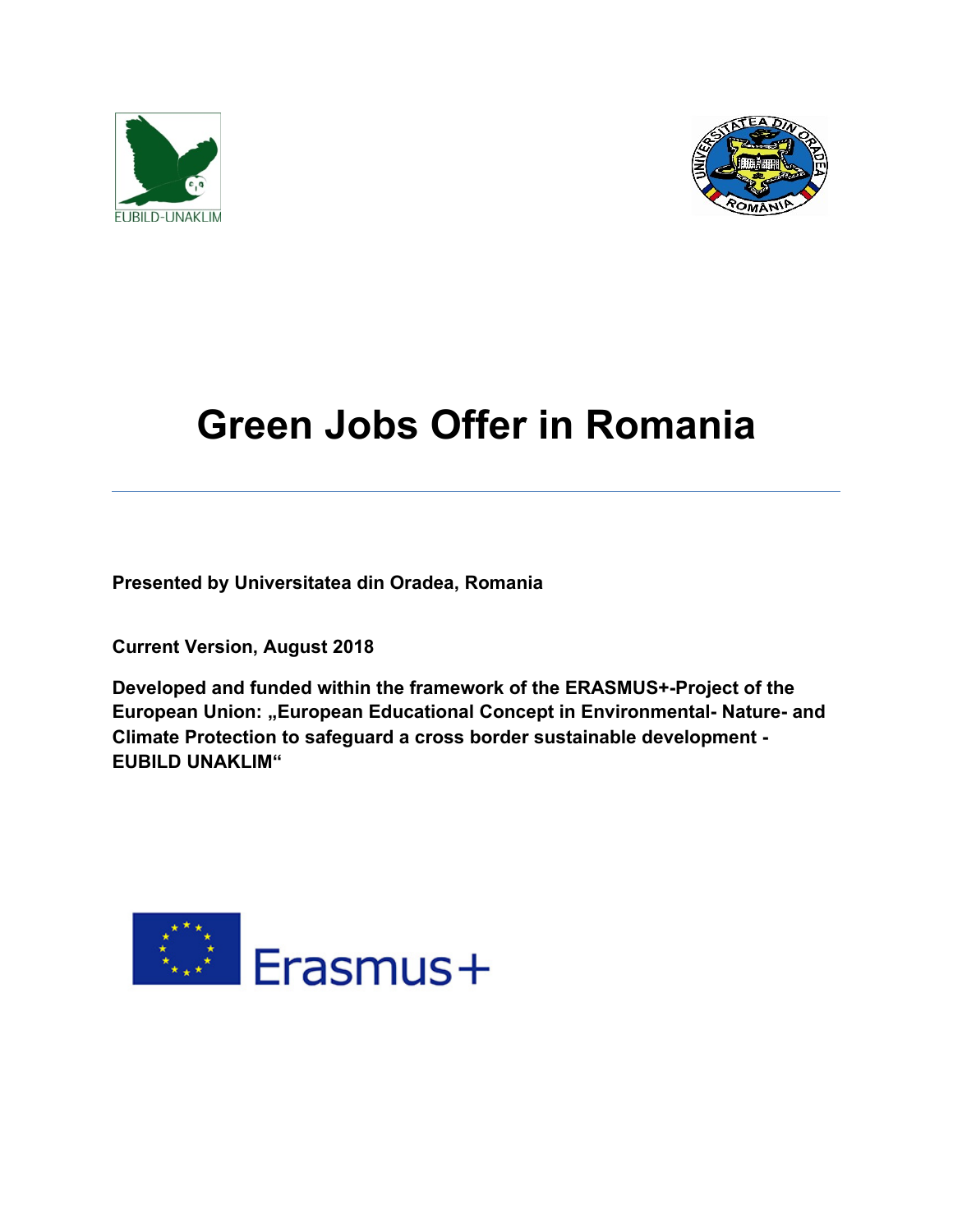

# **Green Jobs Ofer in Romania**

The top is made taking into consideration the market share, number of registered companies, posted announces in the last 60 days, number of registered CV on the database and the month traffic of the website.

The most important (negative) element is that there is no specific "green job" position mentioned on the top ranking.

| Rank      | Website                | <b>Covered area</b>  | <b>Job Domains</b>   | <b>Rating site</b>                                             |
|-----------|------------------------|----------------------|----------------------|----------------------------------------------------------------|
| $\bullet$ | www.bestjobs.ro        | Romania+abroad       | Jobs in all domains  | VVVVV                                                          |
| $\bullet$ | www.ejobs.ro           | Romania+abroad       | Jobs in all domains  | <u>VVVVV</u>                                                   |
| $\bullet$ | www.myjob.ro           | Romania+abroad       | Jobs in all domains  | <b>VVVV</b>                                                    |
| $\bullet$ | www.hipo.ro            | Romania+abroad       | Jobs in all domains  | <b>VVVV</b>                                                    |
| $\bullet$ | www.mojob.ro           | Romania+abroad       | Jobs in all domains  | VVVV                                                           |
| $\bullet$ | www.jobsinro.ro        | Romania +abroad      | Jobs in all domains  | <b>VVV</b>                                                     |
| $\bullet$ | www.joobs.ro           | Romania+abroad       | IT                   | $\blacktriangledown$ $\blacktriangledown$ $\blacktriangledown$ |
| $\bullet$ | www.bankingjobs.ro     | Romania              | <b>Banking</b>       | <b>VYV</b>                                                     |
| $\bullet$ | www.sibiujobs.ro       | Sibiu county+ abroad | Jobs in all domains  | <b>VVV</b>                                                     |
| $\bullet$ | www.tjobs.ro           | Abroad               | Jobs in all domains  | <b>VVV</b>                                                     |
| $\bullet$ | ofertelocuridemunca.ro | Romania+abroad       | Jobs in all domains  | $\blacktriangledown$ $\blacktriangledown$ $\blacktriangledown$ |
| $\bullet$ | www.job-studenti.ro    | Romania+abroad       | Jobs in all domains  | <b>VVV</b>                                                     |
| $\bullet$ | www.work-travel.ro     | Romania+abroad       | Jobs in all domains  | $\blacktriangledown \blacktriangledown \blacktriangledown$     |
| $\bullet$ | www.jobfest.ro         | Romania+abroad       | Jobs in all domains  | V V V                                                          |
| $\bullet$ | www.jobresthotel.com   | Romania+abroad       | Hotel, Restaurants   | <b>VVV</b>                                                     |
| $\bullet$ | www.jobsRomania.ro     | Romania+abroad       | Jobs in all domains  | $\blacktriangledown$ $\blacktriangledown$ $\blacktriangledown$ |
| $\bullet$ | www.itjobs.ro          | Romania              | IT                   | V V V                                                          |
| $\bullet$ | www.jobs4all.ro        | Romania              | IT                   | $\blacktriangledown$ $\blacktriangledown$ $\blacktriangledown$ |
| $\bullet$ | www.jobinmarketing.ro  | Romania              | Marketing            | V V V                                                          |
| $\bullet$ | www.finjob.ro          | Romania              | banking              | $\blacktriangledown$ $\blacktriangledown$                      |
| $\bullet$ | www.adjobs.ro          | Romania              | Media, PR Publicity, | $\blacktriangledown$ $\blacktriangledown$                      |
|           |                        |                      | Marketing            |                                                                |
| $\bullet$ | www.bizoojobs.ro       | Romania+abroad       | Jobs in all domains  | $\blacktriangledown$ $\blacktriangledown$                      |
| $\bullet$ | www.jobbank.ro         | Romania+abroad       | Jobs in all domains  | $\blacktriangledown$ $\blacktriangledown$                      |
| $\bullet$ | www.jobbing.ro         | Romania+abroad       | Jobs in all domains  | $\blacktriangledown$ $\blacktriangledown$                      |
| $\bullet$ | Romania.jobs.com       | Romania+abroad       | Jobs in all domains  | $\blacktriangledown$ $\blacktriangledown$                      |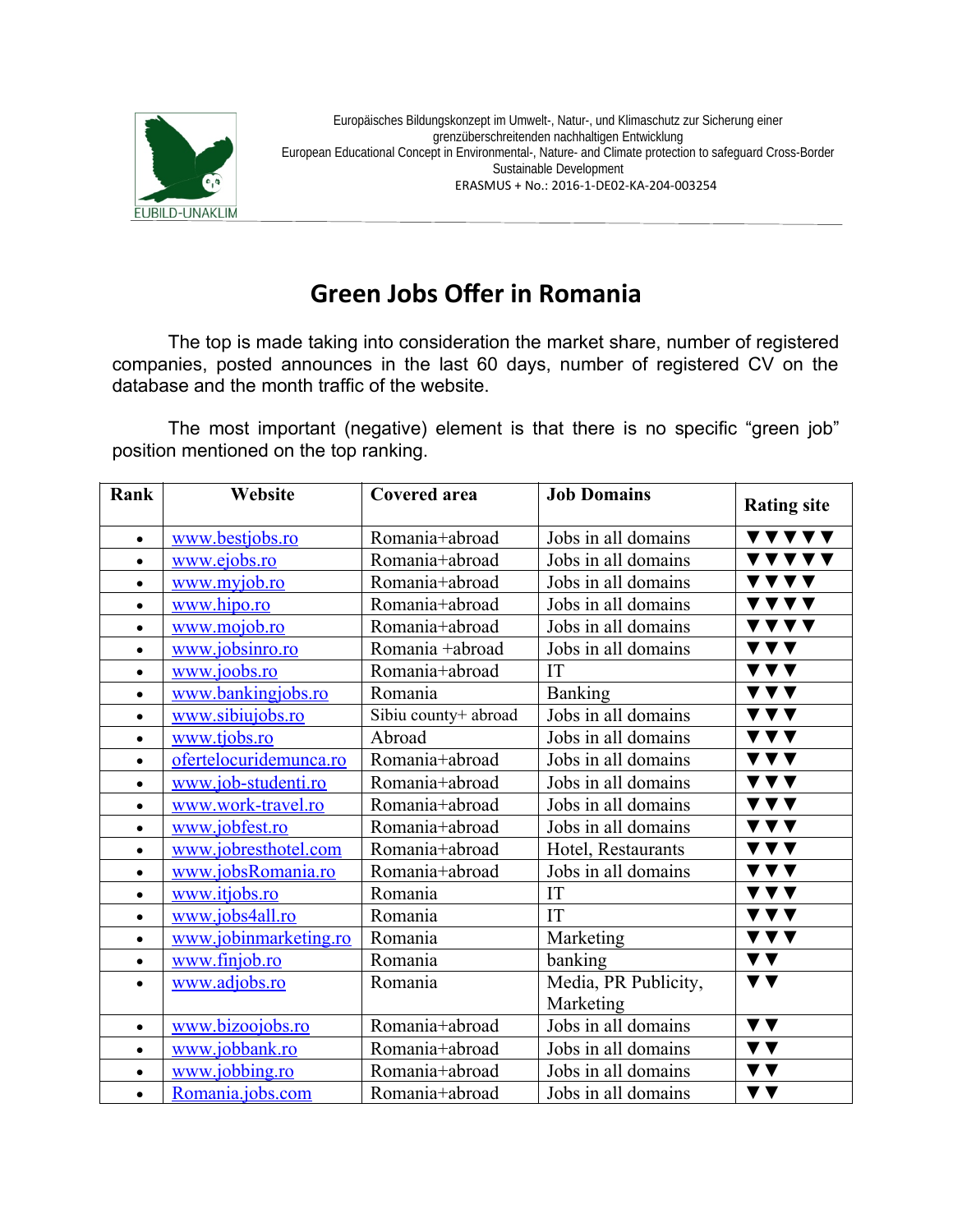| $\bullet$ | contracte-munca.ro                                                                                                                                                                               | Japon                 | Dancers                                                                                                                                                                          | $\blacktriangledown$ $\blacktriangledown$ |
|-----------|--------------------------------------------------------------------------------------------------------------------------------------------------------------------------------------------------|-----------------------|----------------------------------------------------------------------------------------------------------------------------------------------------------------------------------|-------------------------------------------|
| $\bullet$ | www.cvonline.ro                                                                                                                                                                                  | Czech Republic,       | Jobs in all domains                                                                                                                                                              | $\blacktriangledown$ $\blacktriangledown$ |
|           |                                                                                                                                                                                                  | Estonia, Latvia,      |                                                                                                                                                                                  |                                           |
|           |                                                                                                                                                                                                  | Lithuania, Slovakia   |                                                                                                                                                                                  |                                           |
| $\bullet$ | www.initalia.ro                                                                                                                                                                                  | Italy                 | Medical                                                                                                                                                                          | $\overline{\mathbf{v}}$                   |
| $\bullet$ | www.cvjobs.ro                                                                                                                                                                                    | Romania+abroad        | Jobs in all domains                                                                                                                                                              | $\blacktriangledown$ $\blacktriangledown$ |
| $\bullet$ | www.jobavantaj.ro                                                                                                                                                                                | Romania               | Jobs in all domains                                                                                                                                                              | $\blacktriangledown$ $\blacktriangledown$ |
| $\bullet$ | www.jobmania.ro                                                                                                                                                                                  | Romania               | Jobs in all domains                                                                                                                                                              | $\blacktriangledown$                      |
| $\bullet$ | www.munca.ro                                                                                                                                                                                     | Romania+abroad        | Jobs in all domains                                                                                                                                                              | $\blacktriangledown$ $\blacktriangledown$ |
| $\bullet$ | www.jobsbacau.ro                                                                                                                                                                                 | Bacau county          | Jobs in all domains                                                                                                                                                              | $\blacktriangledown$ $\blacktriangledown$ |
| $\bullet$ | www.studentcv.ro                                                                                                                                                                                 | Romania+abroad        | Jobs in all domains                                                                                                                                                              | $\blacktriangledown$ $\blacktriangledown$ |
| $\bullet$ | www.superjoburi.ro                                                                                                                                                                               | Romania+abroad        | Jobs in all domains                                                                                                                                                              | $\blacktriangledown$ $\blacktriangledown$ |
| $\bullet$ | www.yourjobs.ro                                                                                                                                                                                  | Romania+abroad        | Jobs in all domains                                                                                                                                                              | $\blacktriangledown$                      |
| $\bullet$ | www.job.ro                                                                                                                                                                                       | Romania+abroad        | Jobs in all domains                                                                                                                                                              | $\blacktriangledown$                      |
| $\bullet$ | www.onlinejobs.ro                                                                                                                                                                                | Romania+abroad        | Jobs in all domains                                                                                                                                                              | $\blacktriangledown$                      |
| $\bullet$ | www.mini-jobs.ro                                                                                                                                                                                 | Romania               | Jobs in all domains                                                                                                                                                              | $\blacktriangledown$                      |
| $\bullet$ | www.recrutam.ro                                                                                                                                                                                  | Romania               | Jobs in all domains                                                                                                                                                              | $\blacktriangledown$                      |
| $\bullet$ | studentadventure.ro                                                                                                                                                                              | $U.S.A. + U.K.$       | Jobs in all domains                                                                                                                                                              | $\blacktriangledown$                      |
| $\bullet$ | www.summerjob.ro                                                                                                                                                                                 | Romania               | Jobs in all domains                                                                                                                                                              | $\blacktriangledown$                      |
| $\bullet$ | www.angajat.ro                                                                                                                                                                                   | Romania+abroad        | Jobs in all domains                                                                                                                                                              | $\blacktriangledown$                      |
| $\bullet$ | www.quickjobs.ro                                                                                                                                                                                 | Romania+abroad        | Jobs in all domains                                                                                                                                                              | $\blacktriangledown$                      |
| $\bullet$ | www.anofm.ro                                                                                                                                                                                     | Romania+abroad        | Jobs in all domains                                                                                                                                                              | <b>V V V</b>                              |
| $\bullet$ | www.plusjobs.ro                                                                                                                                                                                  | Romania+abroad        | Jobs in all domains                                                                                                                                                              | $\blacktriangledown$                      |
| $\bullet$ | www.yourjob.ro                                                                                                                                                                                   | Romania+abroad        | Jobs in all domains                                                                                                                                                              | $\blacktriangledown$                      |
| $\bullet$ | www.italiajob.com                                                                                                                                                                                | Italy                 | Jobs in all domains                                                                                                                                                              | $\blacktriangledown$                      |
| $\bullet$ | www.careerbuilder.ro                                                                                                                                                                             | Romania               | Jobs in all domains                                                                                                                                                              | $\blacktriangledown$                      |
| $\bullet$ | www.bursamuncii.ro                                                                                                                                                                               | Romania               | Jobs in all domains                                                                                                                                                              | $\blacktriangledown$                      |
| $\bullet$ | www.recrutareonline.ro                                                                                                                                                                           | Romania+abroad        | Jobs in all domains                                                                                                                                                              | $\blacktriangledown$                      |
| $\bullet$ | www.interjobs.ro                                                                                                                                                                                 | Abroad                | Jobs in all domains                                                                                                                                                              | <b>VVV</b>                                |
| $\bullet$ | www.locuridemunca.ro                                                                                                                                                                             | Romania+abroad        | Jobs in all domains                                                                                                                                                              | V V V                                     |
| $\bullet$ | www.1001-                                                                                                                                                                                        | Romania               | Jobs in all domains                                                                                                                                                              | ▼                                         |
|           | locuridemunca.ro                                                                                                                                                                                 |                       |                                                                                                                                                                                  |                                           |
| $\bullet$ | www.mondojob.ro                                                                                                                                                                                  | Brasov, Iasi counties | Jobs in all domains                                                                                                                                                              | V V                                       |
| $\bullet$ | www.angajatorul.com                                                                                                                                                                              | Romania               | Jobs in all domains                                                                                                                                                              | V V                                       |
| $\bullet$ | www.abc-help.ro                                                                                                                                                                                  | <b>Bucharest</b>      | Jobs in all domains                                                                                                                                                              | V V                                       |
| $\bullet$ | www.hr-recruitment.ro                                                                                                                                                                            | Romania+abroad        | Jobs in all domains                                                                                                                                                              | $\blacktriangledown$                      |
| $\bullet$ | MuncaInStrainatate                                                                                                                                                                               | Abroad                | Jobs in all domains                                                                                                                                                              | $\blacktriangledown$ $\blacktriangledown$ |
| $\bullet$ | www.performhr.ro                                                                                                                                                                                 | Romania+abroad        | Jobs in all domains                                                                                                                                                              | ▼▼                                        |
| $\bullet$ | www.joboscop.ro                                                                                                                                                                                  | Romania+abroad        | Jobs in all domains                                                                                                                                                              | $\blacktriangledown$                      |
|           | <b>LEGEND:</b>                                                                                                                                                                                   |                       | $\blacktriangledown \blacktriangledown \blacktriangledown \blacktriangledown$ - LIDER – more than 1 000 000 registered CV, over 1 000 000 Euro business value (cifra de afaceri) |                                           |
|           | $\blacktriangledown \blacktriangledown \blacktriangledown$ – COMPETITOR – growing reach, constant internet traffic, specialized services                                                         |                       |                                                                                                                                                                                  |                                           |
|           | $\blacktriangledown \blacktriangledown$ – NICHE – Strong on certain domains, specific services<br>▼ ▼ - MEDIUM - small business value (cifra de afaceri), medium number of registrered companies |                       |                                                                                                                                                                                  |                                           |

▼ – SMALL – site of recruiting agency, limited number of anjnounces, not up-to-date website

(source, [http://hr.businesslive.ro/top-50-site-uri-de-job-uri-din-romania/\)](http://hr.businesslive.ro/top-50-site-uri-de-job-uri-din-romania/)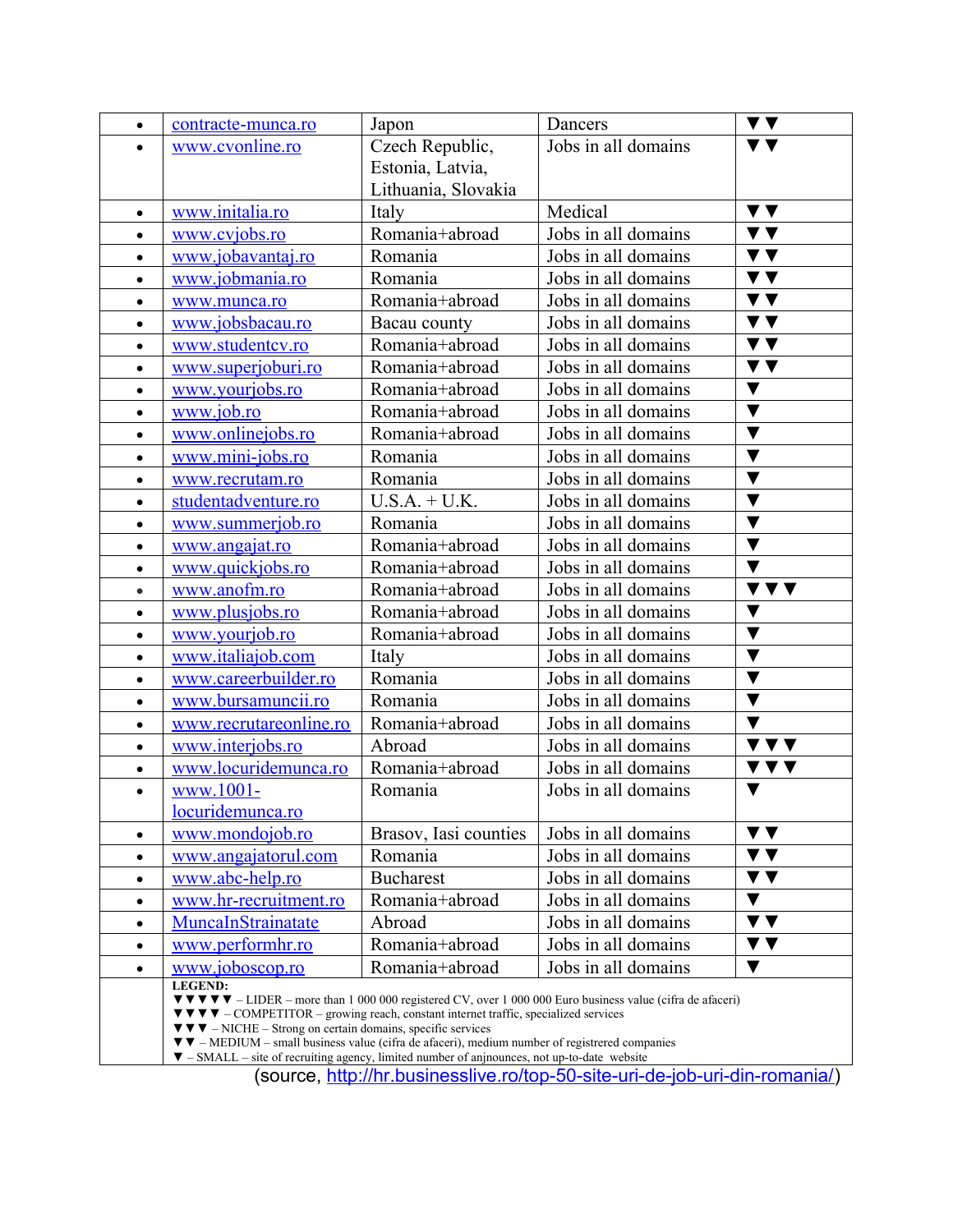The search was made using two levels of search: the first one was the search of national database and the second level was the search of the offer for each county.

At county level (there are 42 counties in Romania) the job offer is structured in two main directions. The first direction is represented by job offers posted at the website of County Agency of Labour Force Occupation, which are state companies, the main activity is collecting offers from different companies (state or private). The second direction is represented by job offers from private media (online, media a.s.o.) which also provide job offers from different economy sectors.

Fig. 1 The web portal of National Agency of Labour Force Occupation

According To National Statistical Institute and Eurostat "*the number of population occupied within the sector of environmental goods and services",* calculated on the basis of "*total number of full time job employes directly involved in environmental goods, services and technologies*" was 117 345 persons (in 2015). The sectorial distribution of these employes was the following:

| <b>Sector</b>                                                                                   | <b>Number of employes</b> |
|-------------------------------------------------------------------------------------------------|---------------------------|
| Water capturing, treatment and distribution                                                     | 36.424                    |
| Waste collection, treatment and recycling                                                       | 26.311                    |
| Engine, machine and tools production                                                            | 7849                      |
| Thermic and electric energy production and<br>distribution (including natural gas distribution) | 6321                      |
| Public administration and defense                                                               | 5680                      |

Source of data, National Statistical Institute, Eurostat, 2015

According to European Occupation Observatory the ecological sectors, including green jobs, could represent 25% of the overall jobs in Romania. The most number of green jobs could be in agriculture and energy production (4.7%) which in absolute values could be 376.000 employed persons.

[http://locuridemuncaverzi.ro/articole/stare-actuala/studiu-la-nivel-national-cu-privire-la](http://locuridemuncaverzi.ro/articole/stare-actuala/studiu-la-nivel-national-cu-privire-la-situatia-actuala-in-ceea-ce-priveste-locurile-de-munca-verzi-in-romania)[situatia-actuala-in-ceea-ce-priveste-locurile-de-munca-verzi-in-romania](http://locuridemuncaverzi.ro/articole/stare-actuala/studiu-la-nivel-national-cu-privire-la-situatia-actuala-in-ceea-ce-priveste-locurile-de-munca-verzi-in-romania)

The database search for both national and county levels shows a following distribution of "green job" offer.

| Sector/Domain | Job Type | Nr. |
|---------------|----------|-----|
|---------------|----------|-----|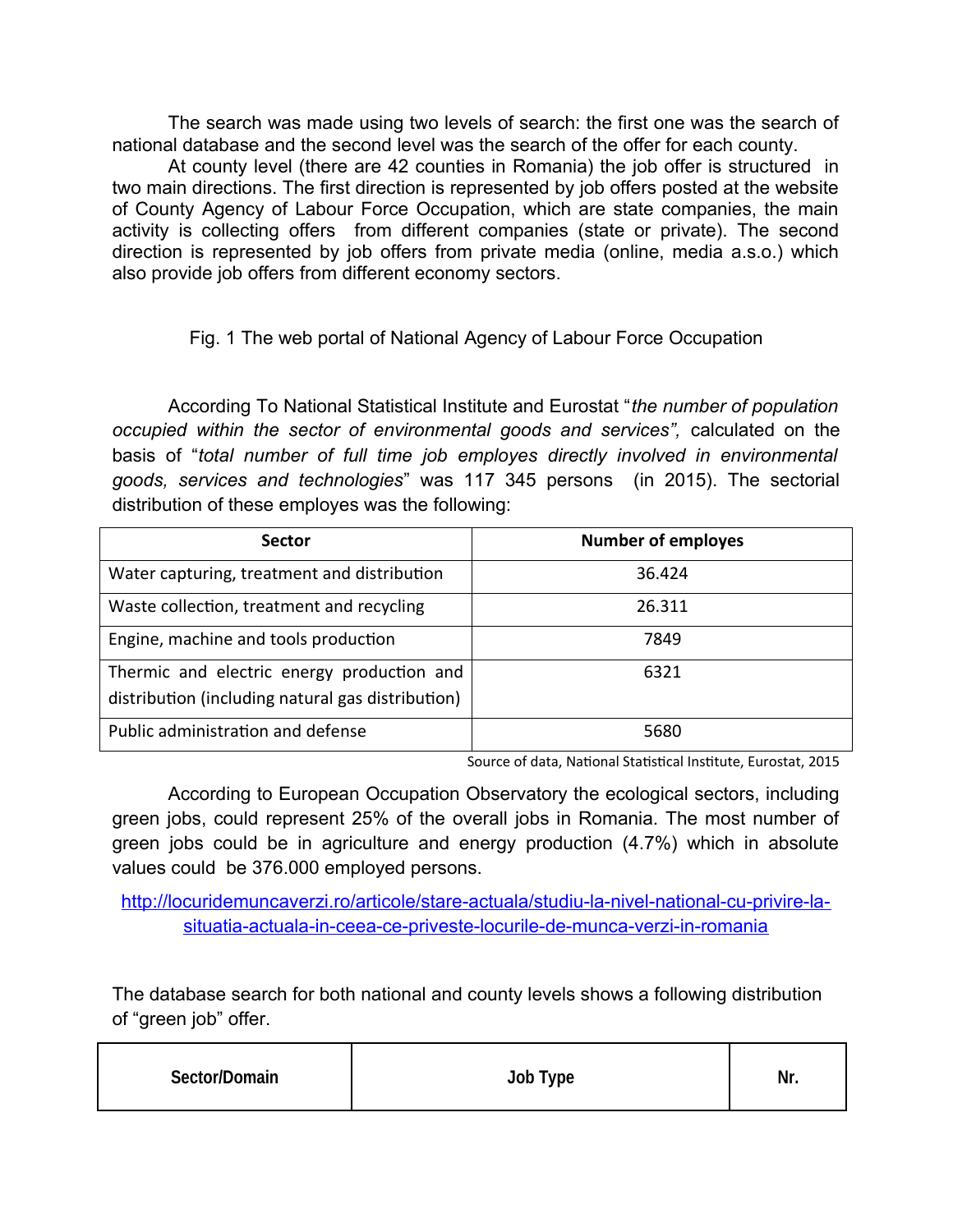| <b>Construction and architecture</b> | Revitalization specialist (1),<br>Environmental management and management<br>specialist (2), Investment manager (1),<br>Power Specialist (2),<br>Infrastructure maintenance specialist (1),<br>Construction site manager (1),<br>sanitary works Engineer(1)<br>Ecology teacher 5                                                                                                        | 9              |
|--------------------------------------|-----------------------------------------------------------------------------------------------------------------------------------------------------------------------------------------------------------------------------------------------------------------------------------------------------------------------------------------------------------------------------------------|----------------|
| <b>Education and communication</b>   | Environment related Project managers 2                                                                                                                                                                                                                                                                                                                                                  | 3              |
| <b>Energy</b>                        | Energy auditor (10),<br>Technical specialist (4),<br>Technical Analyst (3),<br>Energy Efficiency Expert (4),<br>Energy Customer Advisor (5),<br>Investment Manager (4),<br>RES Commercial adviser (4),<br>RES Specialist (4),<br>Process Technician (2),<br>Product Manager (2),<br>Key project Management Specialist (1)<br>Construction engineer (1)<br><b>Environmental Engineer</b> | 43             |
| Soil & ground                        | Environmental Specialist (2),<br>Inspector (1),<br>Laboratory analysts (1)                                                                                                                                                                                                                                                                                                              | 4              |
| Waste management                     | Environment analyst 7,<br>Recycling engineer (1),<br>Environmental Specialist (3),<br>Sales Representative (2),<br>Environmental advocate (1)<br>Specialist in Waste Management (3)<br>Composting manager (1)                                                                                                                                                                           | 17             |
| <b>Spatial planning</b>              | Environmental Specialist (3),<br>Laboratory Specialist (1),<br>Spatial development specialist (2)                                                                                                                                                                                                                                                                                       | $6\phantom{1}$ |
| Air and climate                      | Environmental Monitoring Specialist (2),<br>Environmental Inspector (2),<br>Manager of Projects in the Climate and Energy<br>section (1),                                                                                                                                                                                                                                               | $6\phantom{1}$ |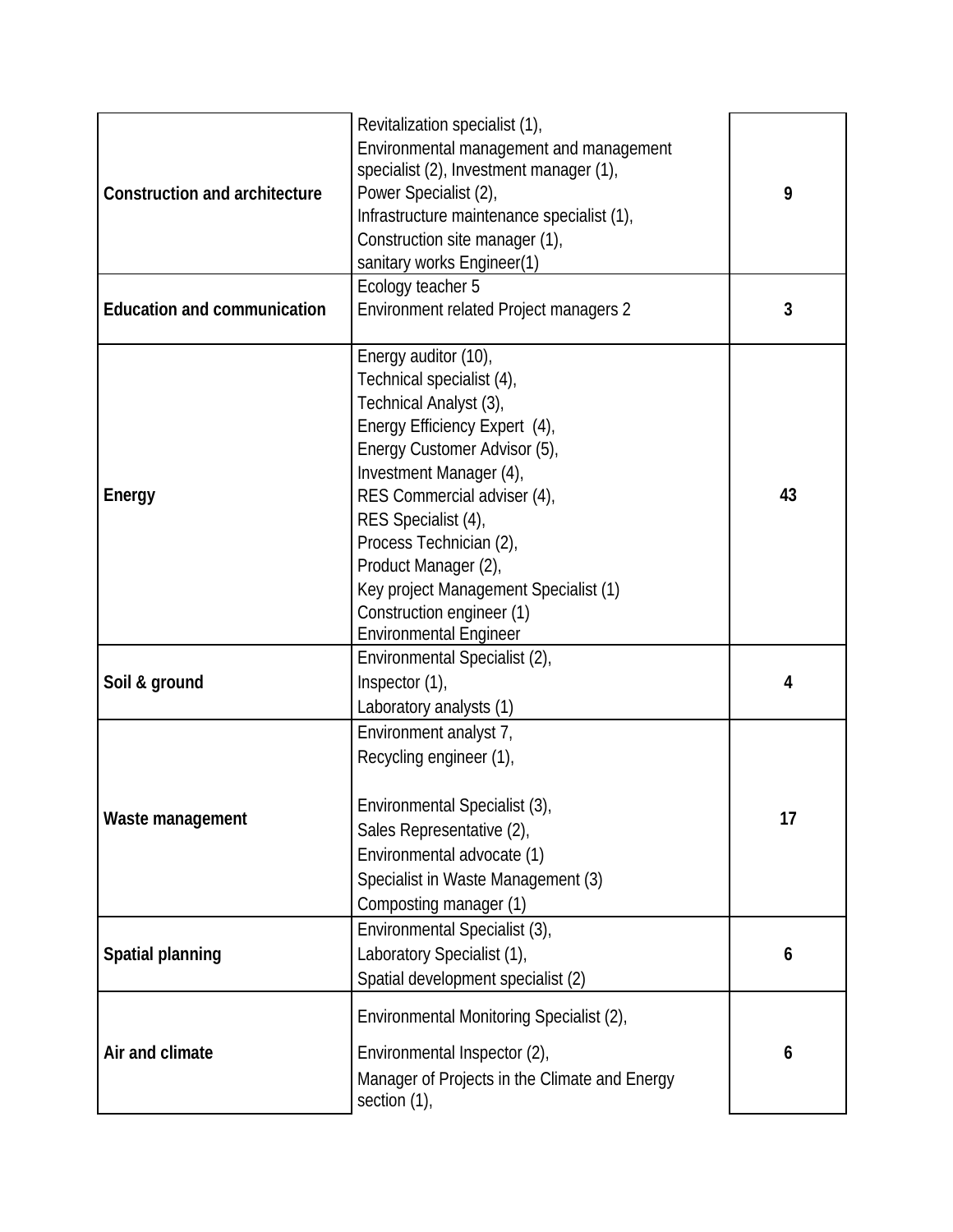|                                                | Laboratory specialist (1)                          |     |  |
|------------------------------------------------|----------------------------------------------------|-----|--|
|                                                | Electrical Installation Designer / Electrician (2) |     |  |
|                                                | Specialist in the laboratory (5),                  |     |  |
|                                                | Laboratory analyst (3),                            |     |  |
| Industry and engineering                       | Process Engineer (5),                              | 26  |  |
|                                                | Production Manager (6),                            |     |  |
|                                                | Employee for Health and Safety (3),                |     |  |
|                                                | Environmental Protection and Chemicals (4)         |     |  |
| <b>Agriculture</b>                             | Inspector (3),                                     | 4   |  |
|                                                | Soil lecturer (1)                                  |     |  |
|                                                | Environmental Specialist (2),                      |     |  |
| <b>Risk (Inspector for the</b><br>environment) | Specialist in Nuclear Safety Department (1),       | 4   |  |
|                                                | Laboratory analyst (1)                             |     |  |
|                                                | Specialist (5),                                    |     |  |
| Natural environment,                           | Laboratory Assistant (2),                          | 9   |  |
| biodiversity                                   | Inspector (2)                                      |     |  |
|                                                | Environmental Specialist (5),                      |     |  |
| Water                                          | Project Manager (4),                               | 16  |  |
|                                                | Sales Representative (4),                          |     |  |
|                                                | Business management (3)                            |     |  |
| <b>Transport</b>                               | Key Project Management Specialist (1)              | 1   |  |
|                                                | Specialist in Sales Support (6),                   |     |  |
|                                                | Regional manager (2),                              |     |  |
|                                                | Technical sales advisor (4),                       |     |  |
| <b>Business management</b>                     | Product Manager (5),                               | 23  |  |
|                                                | Employee for Health and Safety (1),                |     |  |
|                                                | Specialist in Renewable Energy (3),                |     |  |
|                                                | Photovoltaic consultant (2),                       |     |  |
|                                                | Environmental Specialist (14),                     |     |  |
| <b>Environmental management</b>                | Environmental Inspector (8),                       | 44  |  |
|                                                | Laboratory specialist (6),                         |     |  |
|                                                | Laboratory analysts (6),                           |     |  |
|                                                | <b>TOTAL</b>                                       | 215 |  |

Currently among all green job offers the most numerous were in the environmental management (21%) energy sector (20%), in industry and engineering sector (12%) and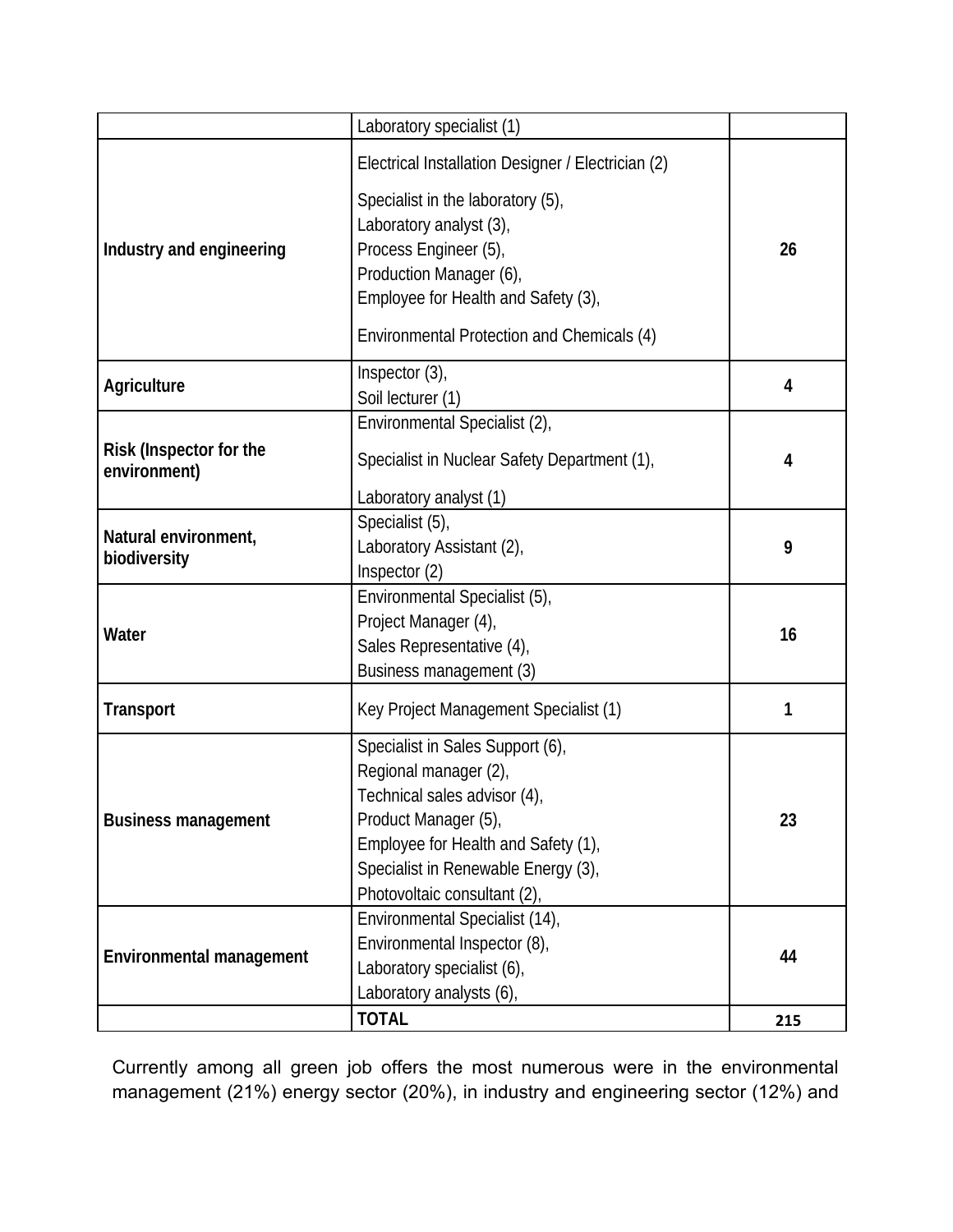business management (11%). At present, the greatest demand on the market is on: environmental specialists (14 offers) and energy auditors (10 offers).



Fig. 1. The percentage of offers by the category

# **Challenges of the topic**

Starting from the current situation, the classification made by National Occupation Classifications tried to made a revision of the occupations according to International Standards of Occupations (ISCO 08). This revision was made using a "cross check" with following items:

- Using key-words such as "green", "environment", "ecologic", "wastes", "water treatment"
- Description of the occupations
- Comparison with the occupational standards which are already in use

There are also occupations which are not directly related to the word "green" but are indirectly related to the environment or management of the resources. For ex. teachers who teaches topics or modules such as "environment protection" or "sustainable use of the resources" could also be included, in some cases, in the category of green jobs.

**Its very difficult, according to the present state of organization of job offer, to evaluate correctly the green job offer. The most difficult part is to accept or not**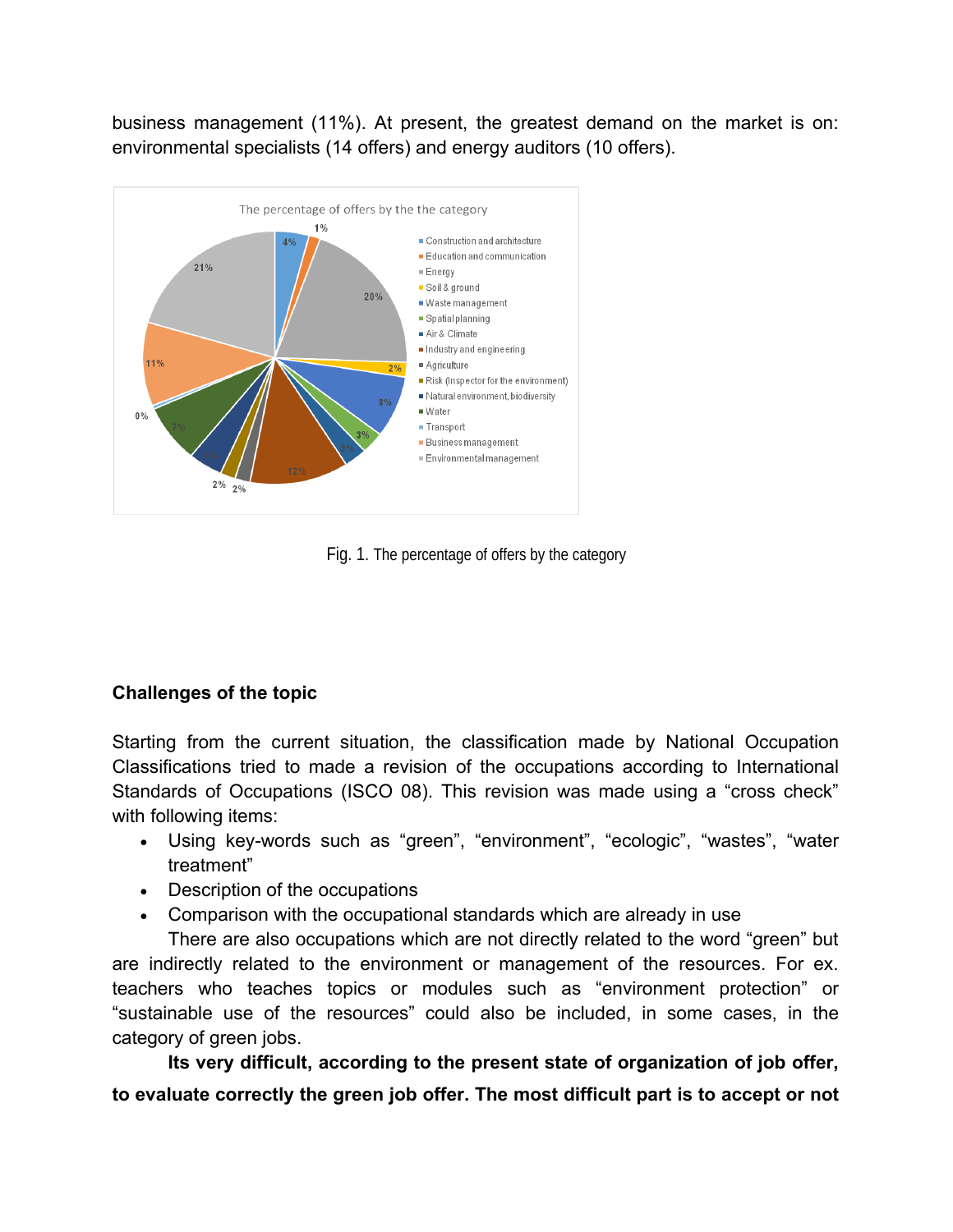**some positions to be "green" just because the domain could be considered being directly related to environment (energy, hydroelectricity, solar energy a.s.o.) but the offer is with no direct connection with the environmental element.**

# **Education offer**

#### **1. Introduction**

Education is an essential tool for achieving sustainable development and solving environmental problems. Environmental education is a process that recognizes the value and clarifies many concepts in order to develop skills and attitudes necessary to understand and appreciate the relationships between man, culture and the environment. Environmental education includes decision-making practice and the formulation of a code of conduct on environmental quality (Bălăceanu 2013).

In the education system, education is dominated by a mechanical paradigm. If you attach importance to education for sustainability content, education attaches importance to sustainable values and skills acquired, promoting learning for change. In most schools in Romania, the main difficulty is the transition from education to the multidisciplinary cross-disciplinary education for sustainability or sustainable education (Szitar 2014). Therefore, the main problem to be solved is to integrate all these components into school curricula, overcoming the barriers that may arise at different levels (individual, social, institutional). Environmental education is an ongoing process. Despite its objectives, the means of implementing it are still unsatisfactory, as the impact of education is not sustainable.

# **[2. Stages of the education system](https://webgate.ec.europa.eu/fpfis/mwikis/eurydice/index.php/Romania:Overview#Stages_of_the_education_system.C2.A0)**

The organization framework of the present Romanian education system is consisted of different stages.

- [2.1 Early education \(0—6 years\)](https://webgate.ec.europa.eu/fpfis/mwikis/eurydice/index.php/Romania:Overview#Early_education_.280.E2.80.946_years.29)
- [2.2 Primary education \(ISCED 1\)](https://webgate.ec.europa.eu/fpfis/mwikis/eurydice/index.php/Romania:Overview#Primary_education_.28ISCED_1.29)
- [2.3 Secondary lower education \(ISCED 2\) or secondary education](https://webgate.ec.europa.eu/fpfis/mwikis/eurydice/index.php/Romania:Overview#Secondary_lower_education_.28ISCED_2.29_or_secondary_education)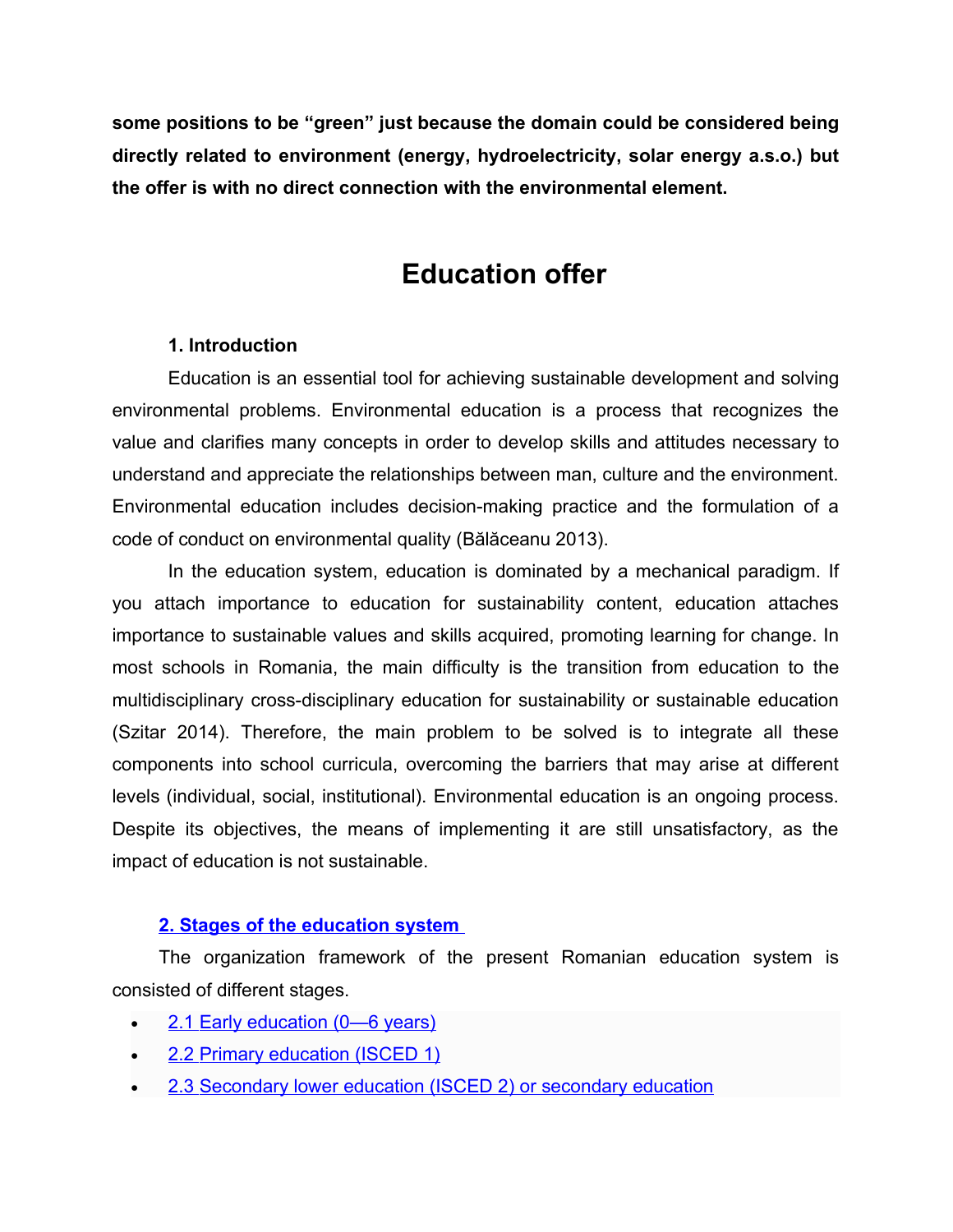- [2.4 The secondary superior education \(ISCED 3\)](https://webgate.ec.europa.eu/fpfis/mwikis/eurydice/index.php/Romania:Overview#The_secondary_superior_education_.28ISCED_3.29)
- [2.5 The non-university tertiary education \(ISCED 4\)](https://webgate.ec.europa.eu/fpfis/mwikis/eurydice/index.php/Romania:Overview#The_non-university_tertiary_education_.28ISCED_4.29)
- [2.6 The higher education \(ISCED 5-8\)](https://webgate.ec.europa.eu/fpfis/mwikis/eurydice/index.php/Romania:Overview#The_higher_education_.28ISCED_5-8.29)
- **[2.7 Adult education](https://webgate.ec.europa.eu/fpfis/mwikis/eurydice/index.php/Romania:Overview#Adult_education)**

#### **3. Legal frame of teaching system**

The Law of National Education 1/2011 provides the general and integrating regulatory framework for lifelong learning in Romania.

Lifelong Learning means all learning activities carried out by every person throughout life in formal, non-formal and informal contexts for the purpose of acquiring or developing competences from a multiple perspective: personal, civic, social or occupational. Lifelong learning includes early childhood education and care, school education, higher education, adult education and continuous training. The main goals of lifelong learning are concerned with the full development of a person and the sustainable development of society. Lifelong learning is focused on the acquisition and development of key competences and of competences specific to an area of activity or to a qualification.

In accordance with the specific legislation on adult training, adults are defined as people at an age allowing them to get involved in work relations and can participate in training programmes under the law. Adults have equal rights of access to training, without discrimination based on criteria related to age, gender, race and ethnic origin, political and religious membership. The Law on equal opportunities for women and men (Law 202/2002) underlines the equal right for both genders to participate in training programmes, as well as to benefit from professional counselling and guidance. The access of adults, employees or people looking for a job (defined in compliance with Law 76/2002) to training is a right guaranteed by the Code of Labour (Law 53/2003).

#### **4. Adult education and training**

The state carries out its responsibilities in the area of lifelong learning through the Ministry of National Education and Scientific Research, the Parliament, the Government, the Ministry of Labour, Family, Social Protection and the Elderly, the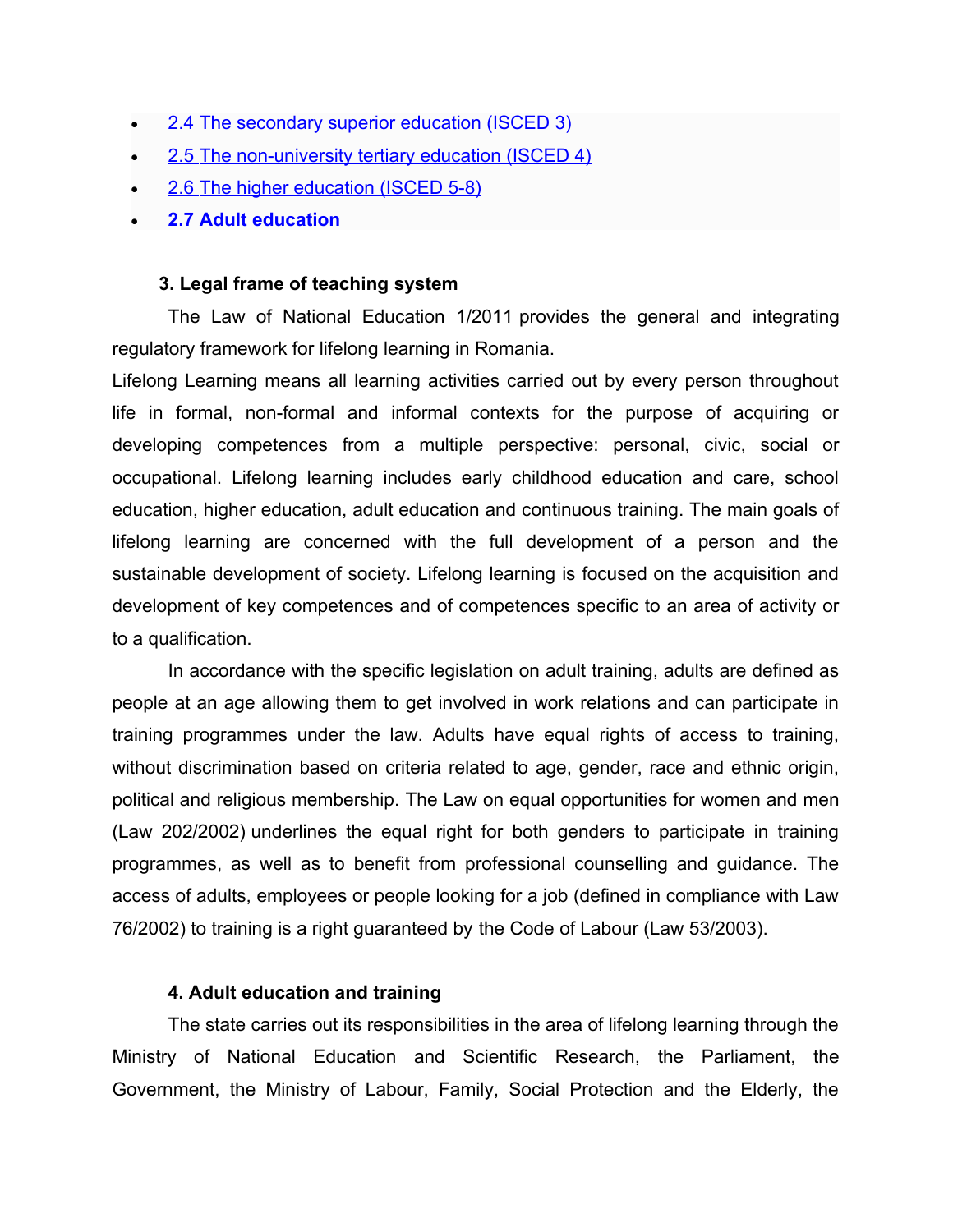Ministry of Culture and National Patrimony, the Ministry of Health, as well as the Ministry of Administration and the Interior.

The Law 167/2013 that changes and completes the Government Decision 129/2000 on adult training states that adult training ending with a certificate of qualification or a certificate of completion with national recognition and/or a certificate of professional competence is an activity of general interest and a part of the national education and training system.

The responsabilities of organizing the lifelong and adult learning is the responsibility of the following national institutions:

- > [Ministry of National Education and Scientific Research](https://webgate.ec.europa.eu/fpfis/mwikis/eurydice/index.php/Romania:Distribution_of_Responsibilities#Ministry_of_National_Education_and_Scientific_Research.C2.A0)
- > [The Ministry of Labour, Family, Social Protection and the Elderly](https://webgate.ec.europa.eu/fpfis/mwikis/eurydice/index.php/Romania:Distribution_of_Responsibilities#The_Ministry_of_Labour.2C_Family.2C_Social_Protection_and_the_Elderly)
- $\triangleright$  [The Ministry of Culture](https://webgate.ec.europa.eu/fpfis/mwikis/eurydice/index.php/Romania:Distribution_of_Responsibilities#The_Ministry_of_Culture)
- > [The National Qualifications Authority](https://webgate.ec.europa.eu/fpfis/mwikis/eurydice/index.php/Romania:Distribution_of_Responsibilities#The_National_Qualifications_Authority)
- > [The Community Centres for Lifelong Learning](https://webgate.ec.europa.eu/fpfis/mwikis/eurydice/index.php/Romania:Distribution_of_Responsibilities#The_Community_Centres_for_Lifelong_Learning.C2.A0)

#### *4.1 [Developments and Current Policy Priorities](https://webgate.ec.europa.eu/fpfis/mwikis/eurydice/index.php/Romania:Developments_and_Current_Policy_Priorities)*

Elaboration and adoption of the National Qualification Framework – Government Decision no. 918/2013 and Government Decision no. 567/ 2015

Elaboration and adoption of the National Strategy for Lifelong Learning – Government Decision - 418/ June 2015

#### *4.2 Main providers*

According to the Law of Education no.1/2011, formal education is provided by the following institutions or organisations:

- education and training centres in ministries or local public authorities,
- public and private providers of education and training certified / accredited under the law,
- governmental or non-governmental organizations that offer programs authorized under law,
- employers who offer their own training programs employees.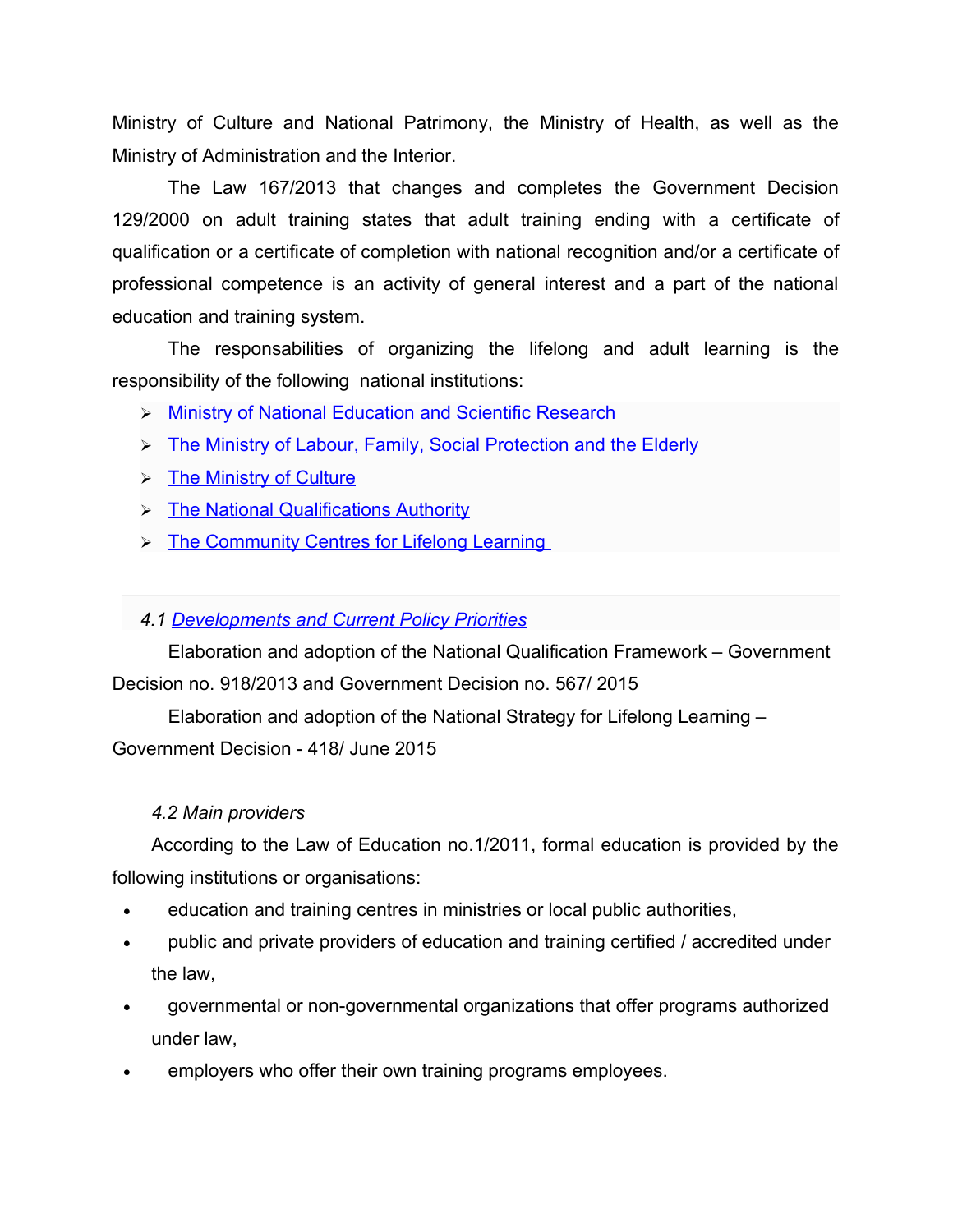Non-formal adult learning may be provided by the following organisations: *workplace, cultural institutions such as museums, theatres, cultural centres, libraries, documentation centres, cinemas, cultural centres, professional and cultural associations, trade unions, NGOs*.

The Community Centres for Lifelong Learning should provide both formal and non-formal training programmes, as well as to encourage and organise activities that facilitate informal learning.

#### *4.3 Main type of provisions*

Funding lifelong learning (including adult learning) is achieved through public and private funds based on the public-private partnership, through funding and co-financing from employers, non-governmental organizations through grants from European programmes, through lifelong learning accounts and through the contribution of the beneficiaries.

Regarding *lifelong learning accounts*, according to the art. 356 of the Law no.1/2011, Law of National Education, the state supports the right to lifelong learning education by according a sum equivalent of 500 Euro to every Romanian child, when she/ he is born. The sum is given with educational scope for the benefit of the holder from the state budget, through the budget of the Ministry of Labor, Family and Social Protection. These benefits are not yet applicable in 2016.

Through the *National Plan of Lifelong Learning*, the National Agency for Labor Employment includes in its free lifelong learning programmes:

- unemployed persons (the most part of the trainees)
- persons in detention
- persons from other categories:
	- o persons who return to work after the parental leave
	- o persons who return to work after recovery, after disability retirement
	- o persons from rural areas
- persons who benefit of free services of evaluation of the competencies acquired in other forms then those formal
- persons who benefit of apprenticeship.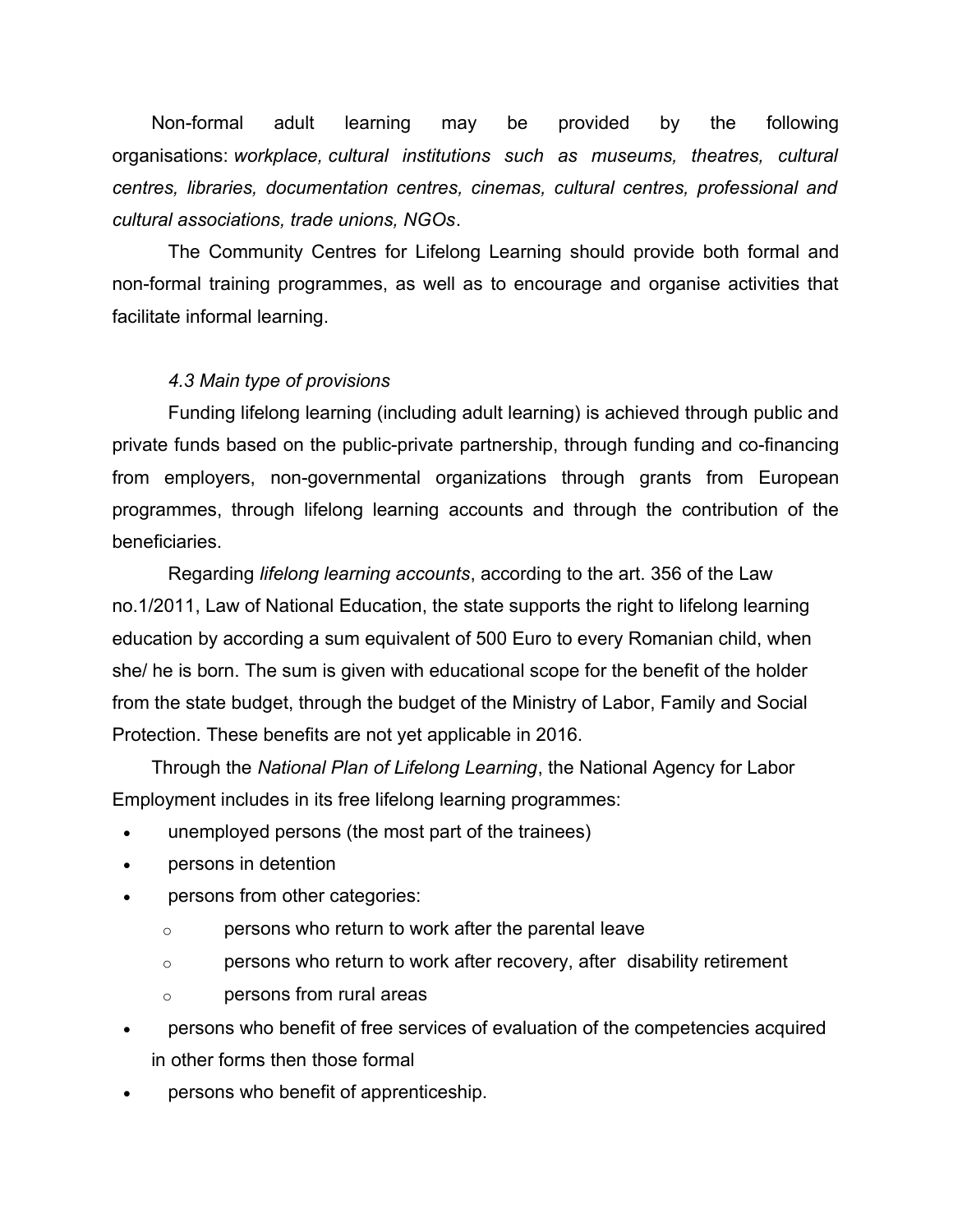The persons who do not benefit of free services are included at courses organized by the Regional Centers of Lifelong Learning.

Adults who participate in education and training programmes that are not funded from other sources (employers' funds, the unemployment insurance budget, sponsorship, donations and other external sources) must pay for the cost of the programme. The costs are determined by the education and training providers so as to cover expenses incurred by the implementation of the programmes.

Publicly subsidised provision is focusing on the following target groups:

- young people and adults who have not completed compulsory education;
- young people who have left education before obtaining a professional qualification and are not enrolled in any form of education or training;
- graduates of non-professional education or those who have graduated high school or higher education qualifications in redundant fields or irrelevant for the labour market;
- adults with special educational needs;
- young people and adults who return after a period of work abroad;
- young people and adults residents in economically and socially disadvantaged communities;
- employees over 40 with low education, residents in urban and rural areas, low skilled or unskilled.

#### *4.4 Validation of Non-formal and Informal Learning*

Adults with professional competences acquired in other ways than the formal ones (non-formal and informal) can be assessed in the competence assessment centres authorised by the National Authority for Qualifications.

The procedure for the assessment and the certification of professional competences acquired in other ways than the formal ones, approved by Order of the Minister of Education and Research and of the Minister of Labour, Social Solidarity and Family 4543/468/2004, with its subsequent changes and completions, contains both the description of the authorisation process for the assessment centres, and the process for the assessment and certification of professional competences.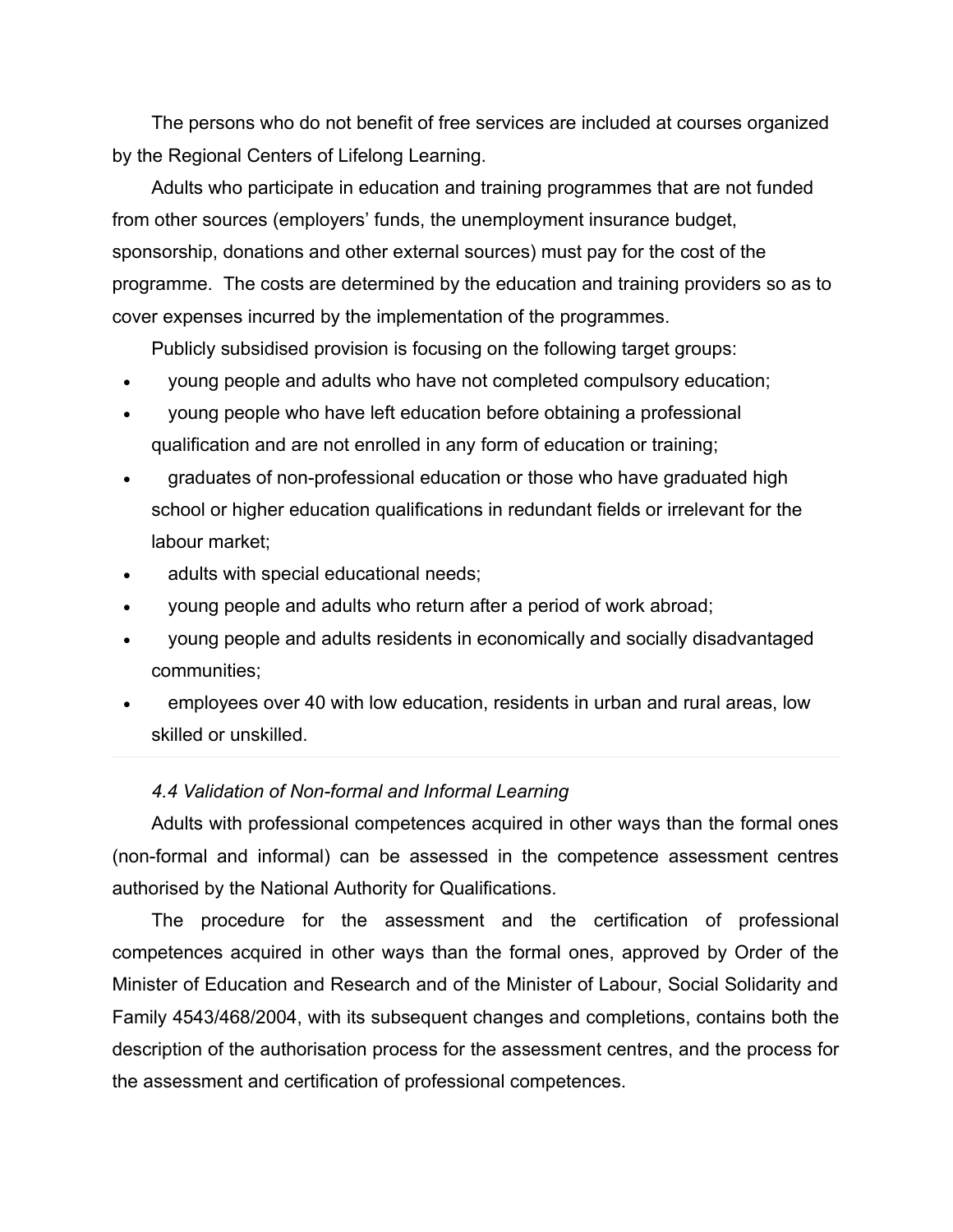The validation process is highly focused on qualifications, mostly VET qualifications. The validation process has the following characteristics:

- It should be voluntary;
- It should be carried out in accordance with established occupational standards; the evidence of professional competences should be gathered through the application of different methods of evaluation applied in various contexts and on different occasions;
- The assessment should be independent of formal professional education and training, meaning that it can take place outside a formal education or training programme
- The assessment of each unit of competence should conclude with a result for the candidate - "*competent*" or "*not yet competent"*.

Validation of informal and non-formal learning has been addressed at policy level by a set of new legal and institutional frameworks generated by the new National Law of Education no. 1/2011. The Law on National Education adopted in 2011 emphasises the role of validation of informal and non-formal learning in the context of a broader lifelong learning perspective, based on a learning outcomes approach. The law is promoting a general approach to validation and there are no targeted measures for a specific sector, with the exception of validation of the learning outcomes acquired by teaching staff in non-formal and informal contexts. The Ministry of National Education and Scientific Research has approved the methodology for validation, as well as the methodology to convert these learning outcomes into equivalent credits for continuous professional development of teachers.

In December 2013, Romania adopted the National Qualifications Framework (NQF) by the Government Decision no. 918/2013. The NQF has 8 levels of qualifications that can be acquired through the formal education and training system in Romania and by recognition of learning outcomes acquired through non-formal and informal learning. At the moment, the methodology allows the validation only for level 4 or lower to obtain a qualification through the validation of non-formal and informal learning. Validation is still linked with occupational standards and is not yet operational with regards to formal education.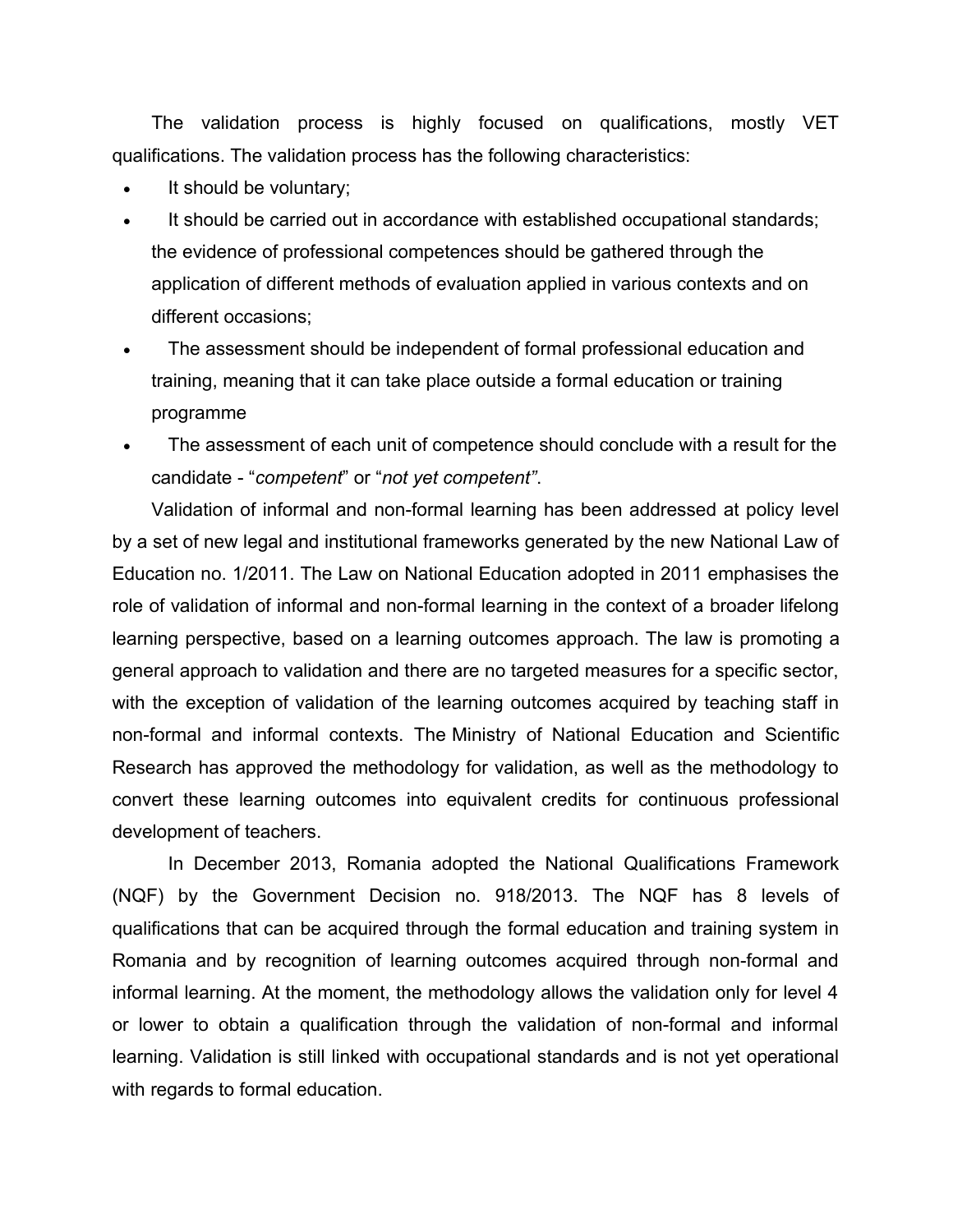#### *4.5 Funding*

Adult vocational training programmes are financed from the following sources:

- The employers' own funds
- The unemployment insurance budget
- Grant funds from European programmes (Operational Programme Human Capital 2014 - 2020)
- Sponsorship, donations, external sources
- Fees paid by individuals participating in training programs.

Commercial companies, national companies, co-operative enterprises, stateowned monopolies and other institutions may spend money for the vocational training of their employees, which represents deducted expenses from the profit taxes or from the income taxes.

The institutions that have incomes that are not coming from the state budget may spend funds for the vocational training of their employees out of these incomes. The institutions financed from the state budget or by the local budgets may spend funds for the vocational training of their employees out of budget sources or out of other sources, according with their own approved budgets.

#### *Fees paid by learners*

Adults who participate in education and training programmes that are not funded from other sources (employers' funds, the unemployment insurance budget, sponsorship, donations and other external sources) must pay for the cost of the programme. The costs are determined by the education and training providers so as to cover expenses incurred by the implementation of the programmes.

#### *Financial support for Adult Learners*

For the period when the employees participate in training programs financed by their employers, the employees receive their wages as stated in the individual contract for the normal working program. The employers have to support the travel expenses for the participation in a training program, if that program takes place in another locality than the one where the employee works. The employees that participate in training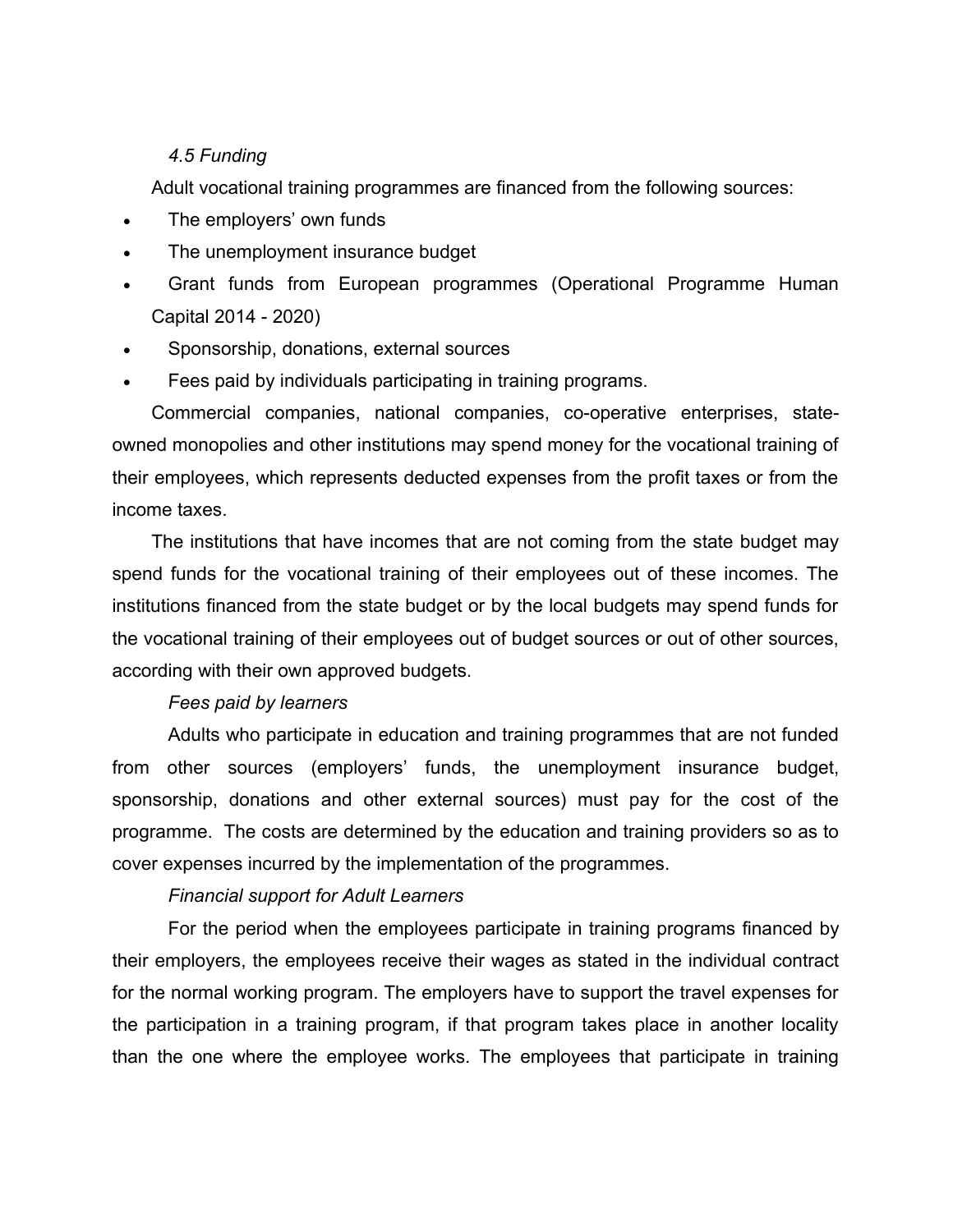programs for at least 3 months when requested by the employers will sign codicils to their individual work contracts, stipulating rights and obligations after graduation.

Adult training programmes are provided free of charge for the following categories of people:

- People looking for a job
- People who have not found a job after graduating from an educational institution or after completing their military service
- People who obtained the statute of refugee or other form of international protection
- Foreigners or stateless people who worked in Romania or who obtained any income in Romania, under the law
- People who have not found a job after repatriation or detention
- People in detention who have at most 9 months until the final day of their punishment.

Training programmes are provided free of charge at an employee's request, with the employer's agreement, or at the employer's request, for people who return to work after:

- legal maternity leave,
- military service and,
- in case of recovery of work ability after retirement for invalidity.

The rights to training of people looking for a job are established in the Law 76/2002 on the system of unemployment insurance and stimulation of employment, with its subsequent changes and completions. Some of these rights are the following:

- To benefit of all the theoretical and practical training all through the duration of the programme;
- To benefit of specific supplies and learning aids as well as textbooks;
- To benefit of all necessary protection equipment during the programme;
- To benefit of free of charge transportation from their homes to the training provider on local public transportation or, as the case may be, to benefit of all the facilities provided by the law if the training provider is in another locality. In case that the distance of the travel is more than 50 km, the people concerned are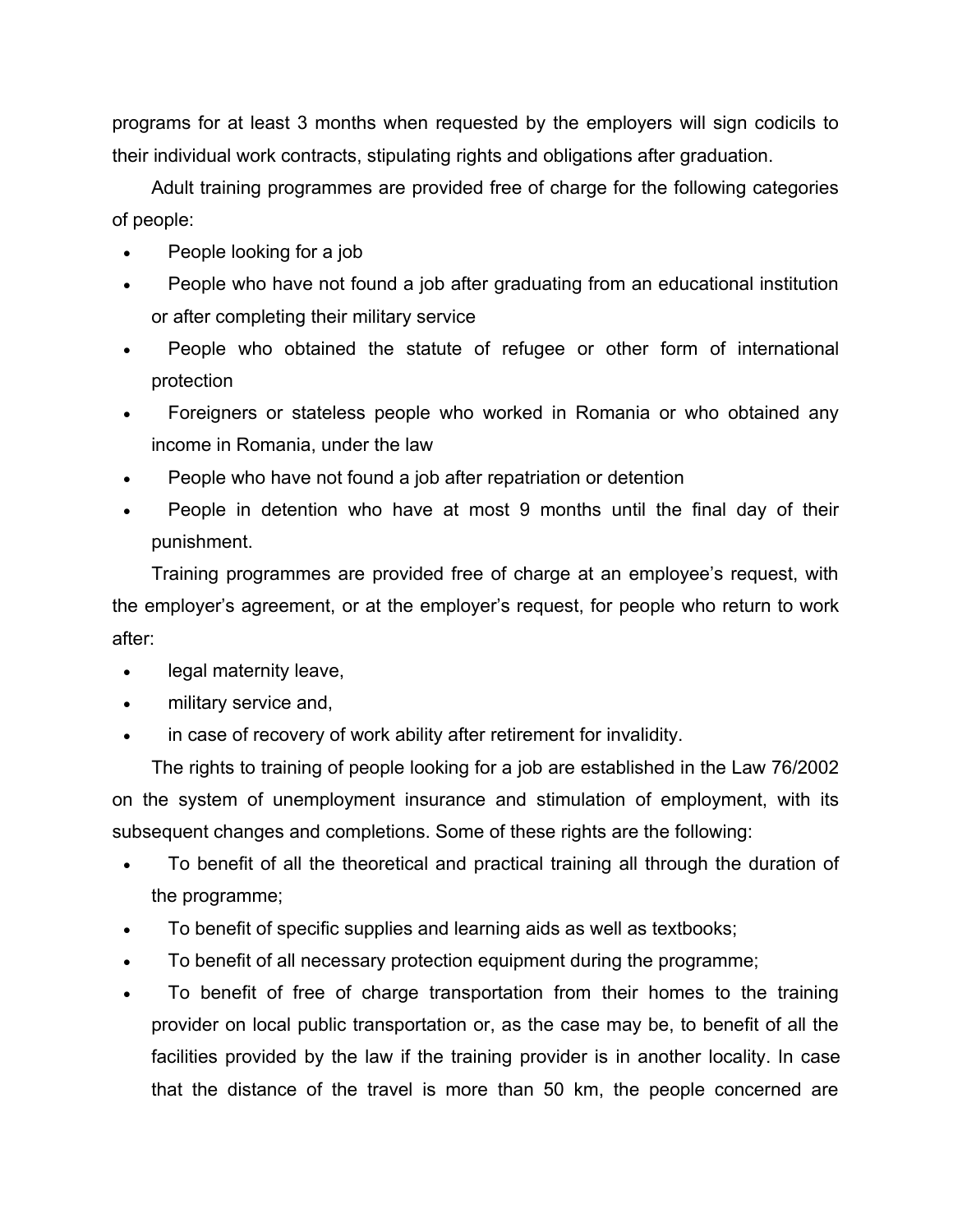entitled, during the training period, to benefit from accommodation and a sum of money to cover meals at the extent provided by the regulations in force for employees of public institutions;

 To benefit from medical consultation, medical analyses and necessary tests for attending the training programme.

In order to prevent unemployment through the improvement and diversification of the employees' professional competences, employers are guaranteed by the law specific financial incentives for organising vocational training of their employees. Financial incentives are also granted to employers that apply active measures to reduce unemployment and facilitate the vocational training of their employees.

#### **5. The Online free courses**

In the last 2-3 years the number of sites which provides free online courses virtually explodes.

The question which arises from this evolution tendency is if these courses are or are not more practical than the public teaching system with the help of MOOC (MOOC = massive open online course), mainly because of the flexibility of this alternative system. The most popular these sites, available on Romania are listed below.

Tab. 1 List of sites available on Romanian portals which offers free environmental related courses

| 1 <sub>1</sub>   | Udemy.org                              | 25. Self Growth                 |
|------------------|----------------------------------------|---------------------------------|
| 2.               | Coursera                               | 26. Academy Cube                |
| 3.               | <b>Khan Academy</b>                    | 27. Open SAP                    |
| $\overline{4}$ . | <b>Duolingo</b>                        | 28. RSA                         |
| $\overline{5}$   | LiveMocha                              | 29 The Higher Education Academy |
| 6                | <b>Stanford University Ecorner</b>     | <b>Resources Center</b>         |
| 7.               | Udacity-                               | 30. <b>EdX.org</b>              |
| 8.               | <b>MIT (Massachusetts Institute of</b> | 31. <b>Ureddit</b>              |
|                  | <b>Technology Video)</b>               | 32. <b>Iversity</b>             |
| 9.               | W3Schools.com                          | 33. <b>99percent</b>            |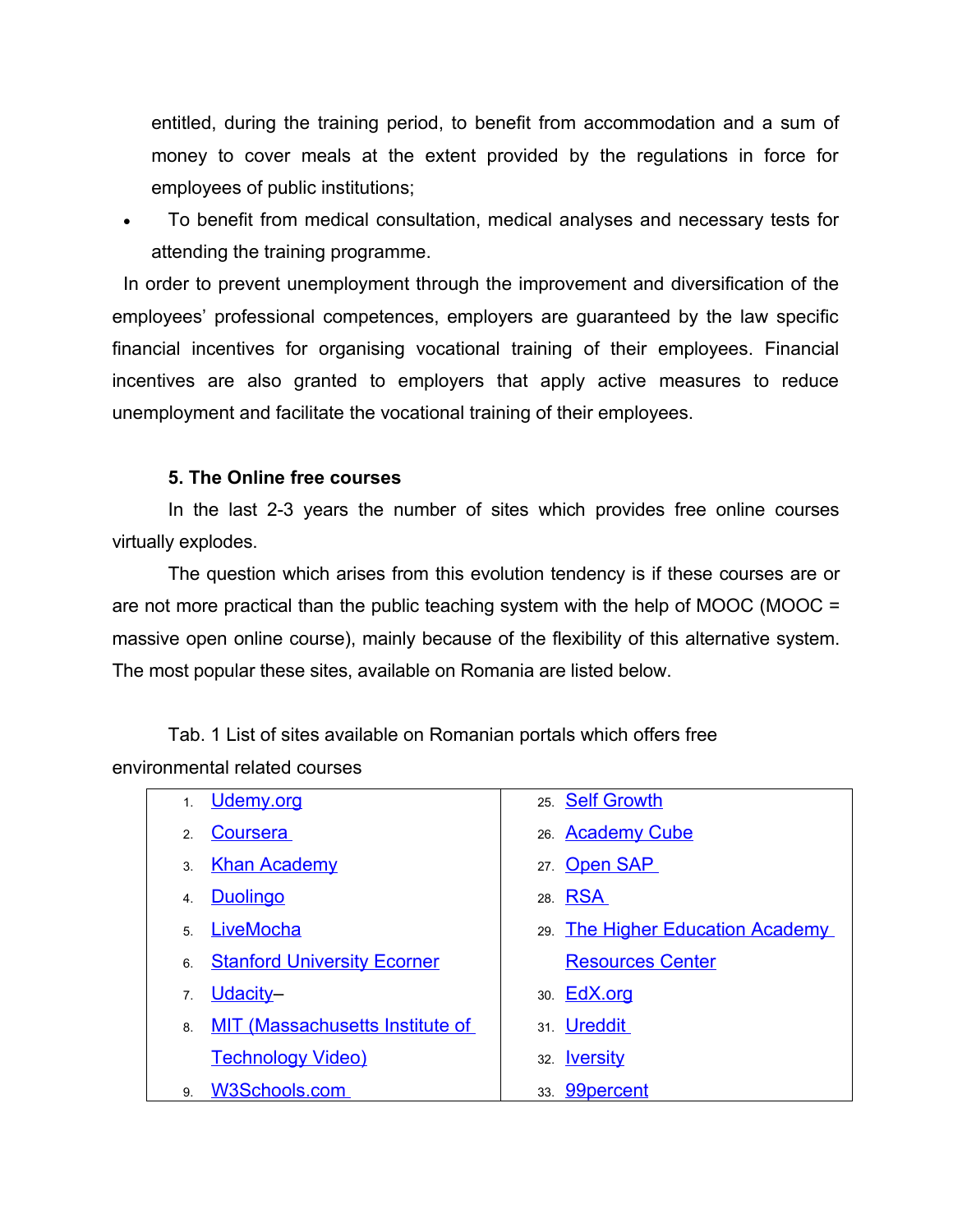| 10. CodeAcademy.com             | 34. <u>Jorum</u>                          |
|---------------------------------|-------------------------------------------|
| 11. Code.org                    | 35. Berkeley University                   |
| 12. Open Learn University       | 36. Draw Space                            |
| 13. <b>Teaching Tree</b>        | 37. Money 101                             |
| 14. <b>Ted Ed</b>               | 38. Alison                                |
| 15. <b>TED Talks</b>            | 39. Memrise                               |
| 16. Entrepreneur Startup Guides | 40. Sophia                                |
| 17. CodeAvengers                | 41. NovoEd                                |
| 18. Watch Mojo                  | 42. European Schoolnet Academy            |
| 19 Open Yale Courses            | 43. Open 2 Study                          |
| 20. Learni.st                   | 44 Complexity Explorer                    |
| 21. <b>BBC Learning</b>         | 45. Future Learn                          |
| 22. Mozilla Developer Network   | <b>France Universite Numerique</b><br>46. |
| 23. HTML5 Rocks                 |                                           |
| 24. Academic Earth              |                                           |

# **6. Romanian Institute for Adult Education – IREA**

IREA is a pedagogic research institute in the field of adult and continuing education, aiming to provide scientific and methodological support for all adult education institutions in Romania and to establish the link between the academics and practitioners in adult learning area. The overall research aim is to improve the quality of the education for adults, and to identify ways to enhance their ongoing participation in learning, and also for strengthening the lifelong learning dimension both at individual and institutional level.

The main research directions within IREA are:

- adult basic education;
- workplace learning and key competencies;
- professionalisation of adult educators
- social inclusion and active citizenship through education.
- impact of new media on adult learning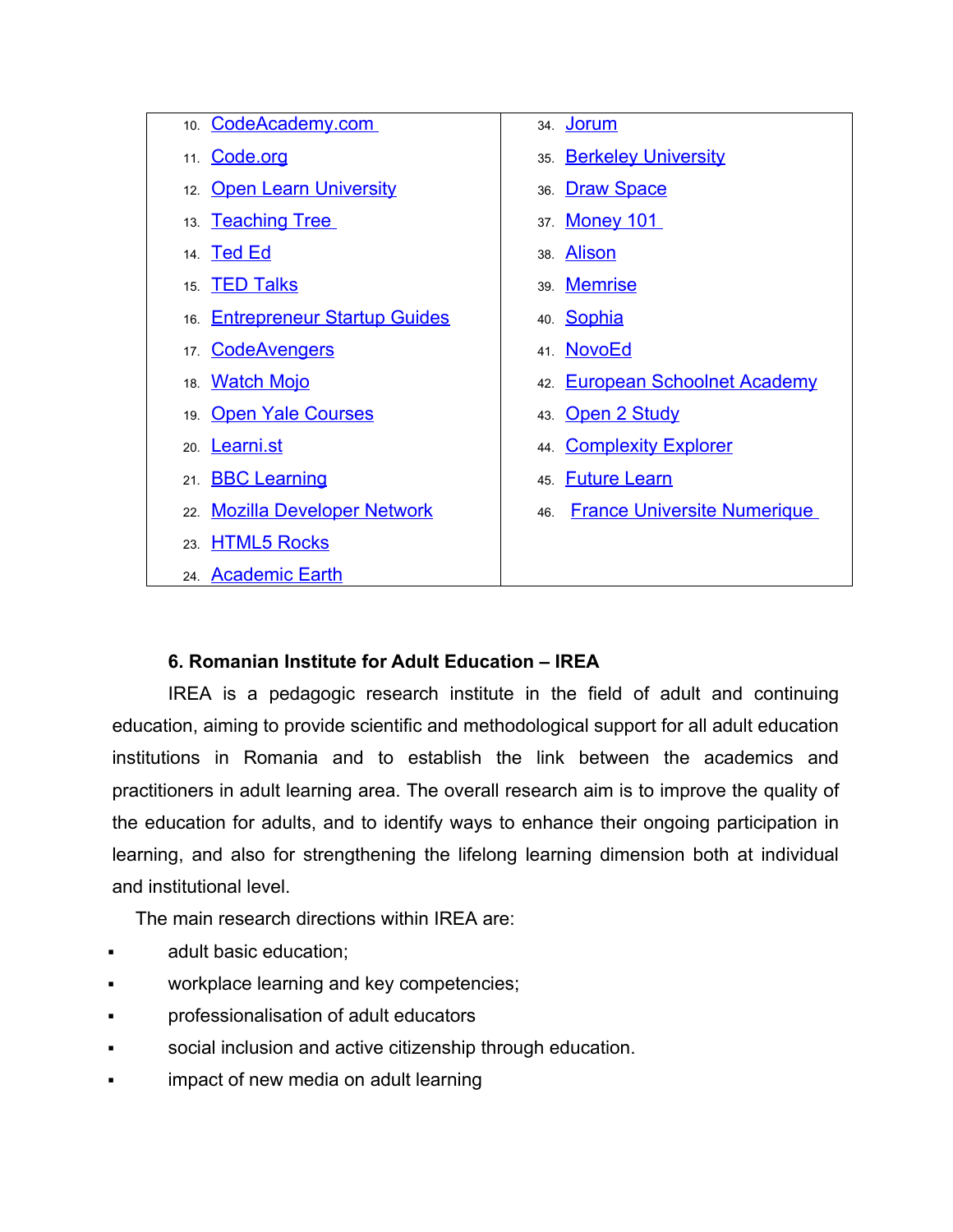- inter-generational learning and active aging;
- developing the concept for different support services offered to adult learners e.g. counselling in adult education;

**Example 1** innovative didactics and delivery

IREA was or is involved in European projects with focus on the adult basic skills such as "Learn in Green": New approach to develop key competences through environment proposes integrated approaches which refer to sustainable development, with concern for the development of ecological behaviour and especially for key competencies for social and professional integration of low-skilled and low-qualified adults.

7. **National registry of adult and long-life learning programmes** is sub-ordonated to the Ministry of Education and comprises a total number of 665 officially recognized educational supplier which are allowed to activate in the field of education. These entities can be universities (both state and private), county school inspectorates, associations, NGO-s.

The majority of adult education and training in the EU-28 is non-formal education and training, in other words, outside of formal institutions of schools, colleges and universities. This is not surprising given that the age criterion for the AES is persons of working age (25–64 years-old), when most people have already completed their formal studies.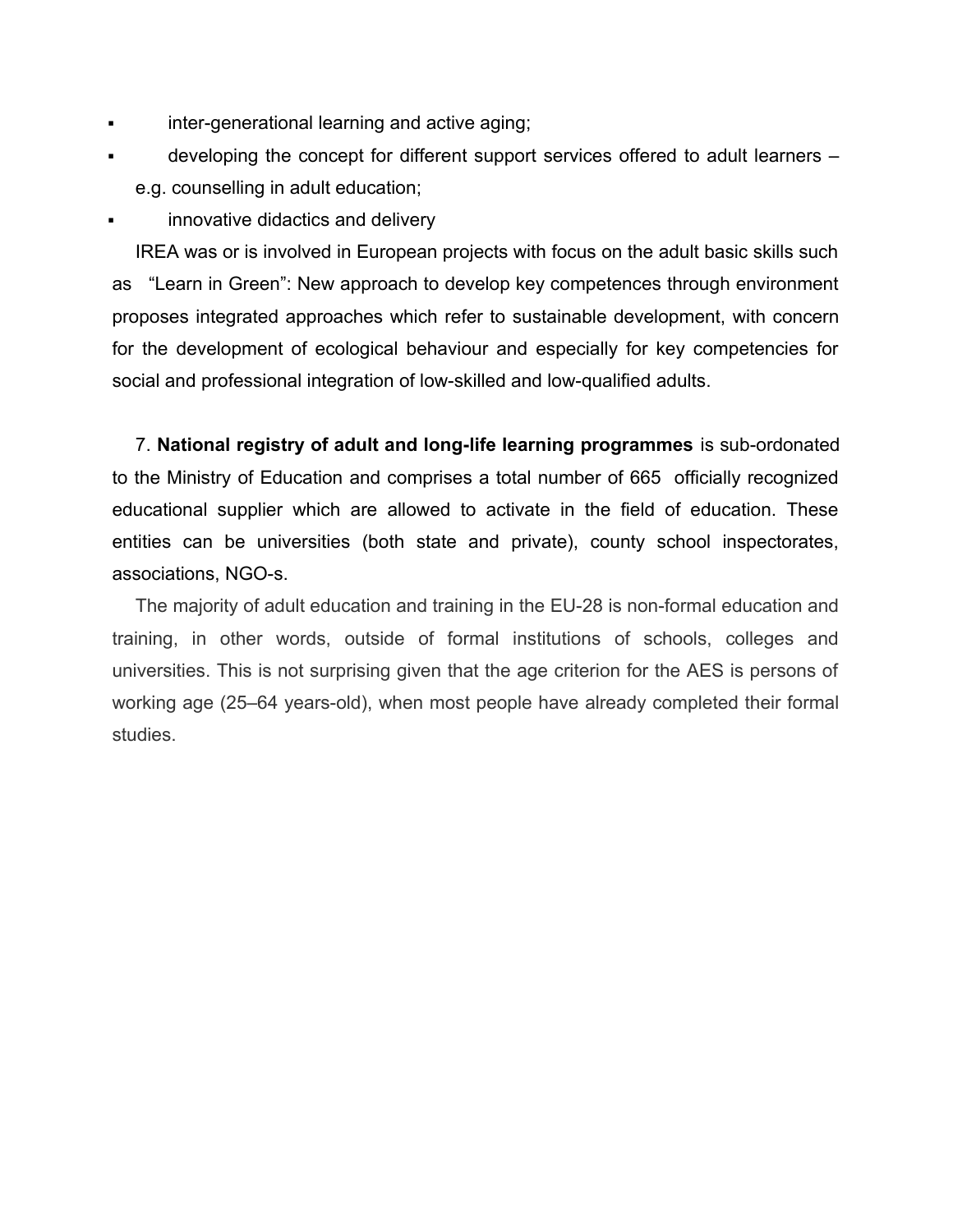| Comisia<br>Europeană                                                                                                                                                                       |                                                                            |                      |                       | <b>ROMÂNIA</b> |              |
|--------------------------------------------------------------------------------------------------------------------------------------------------------------------------------------------|----------------------------------------------------------------------------|----------------------|-----------------------|----------------|--------------|
| 1. Indicatori cheie                                                                                                                                                                        |                                                                            |                      | România               |                | Media UE     |
|                                                                                                                                                                                            |                                                                            |                      |                       |                |              |
|                                                                                                                                                                                            |                                                                            | 2012                 | 2015                  | 2012           | 2015         |
| Criterii de referintă ET 2020                                                                                                                                                              |                                                                            |                      |                       |                |              |
| Părăsirea școlară timpurie din<br>sistemele de educație și formare<br>(vârsta 18-24 de ani)                                                                                                | Total                                                                      | 17.8%                | 19.1%                 | 12.7%          | 11.0%        |
| Ponderea absolventilor de studii.<br>superioare (vârsta 30-34 de ani)                                                                                                                      | Total                                                                      | 21.7%                | 25.6%                 | 36.0%          | 38.7%        |
| Educația și îngrijirea copiilor preșcolari (ECEC)                                                                                                                                          | (de la vârsta de 4 ani la vârsta de începere a învătământului obligatoriu) | 86.4% 11             | 86.4% 14              | 93.2% 11       | 94.3% 14     |
| Procent de tineri cu vârsta de 15                                                                                                                                                          | Citit                                                                      | 37.3%                | э.                    | 17.8%          | ×            |
| ani cu un nivel scăzut de cunostințe Matematică<br>in:                                                                                                                                     |                                                                            | 40.8%                | ×.                    | 22.1%          | ×            |
|                                                                                                                                                                                            | Stiintă                                                                    | 37.3%                | z.                    | 16.6%          | ×            |
| Rata de angajare a noilor<br>absolventi pe nivel de învățământ<br>(cu vârsta de 20-34 de ani si care<br>au finalizat sistemul de învătământ<br>cu 1-3 ani înainte de anul de<br>referință) | ISCED 3-8 (total)                                                          | 70.2%                | 68.1%                 | 75.9%          | 76.9%        |
| Participarea adultilor la procesul de<br>învătare continuă<br>(vársta 25-64 de ani)                                                                                                        | ISCED 0-8 (total)                                                          | 1.4%                 | 1.3%                  | 9.2%           | 10.7%        |
| Alti indicatori contextuali                                                                                                                                                                |                                                                            |                      |                       |                |              |
|                                                                                                                                                                                            | Cheltuieli publice pentru educație<br>ca procent din PIB                   | 3.0%                 | $3.0%$ *              | 5.0%           | 4.9% H.P     |
| Investiții în educație                                                                                                                                                                     | Cheltuieli în instituțiile<br>ISCED 1-2<br>publice și private pentru       | C1,625               | $E1,700^{13}$         | ×              | $\pm$ 13     |
|                                                                                                                                                                                            | <b>ISCED 3-4</b><br>fiecare student in EUR                                 | €1,723               | E1,959 13<br>£2,979 H |                | , 11<br>, 13 |
| Părăsirea scolară timpurie din                                                                                                                                                             | PPS<br>ISCED 5-8<br>de origine autohtonă                                   | €3,932<br>17.8%      | 19.1%                 | ¥<br>11.6%     | 10.1%        |
| sistemele de educație și formare                                                                                                                                                           | de origine străină                                                         | ÷                    | $\mathbb{R}^2$        | 24.9%          | 19.0%        |
| (vårsta 18-24 de ani)                                                                                                                                                                      | de origine autohtonă                                                       | 21.6%                | 25.6%                 | 36.7%          | 39.4%        |
| Ponderea absolventilor de studii<br>superioare (vârsta 30-34 de ani)                                                                                                                       | de origine străină                                                         |                      |                       | 33.8%          | 36.4%        |
| Rata de angajare a noilor<br>absolvenți pe nivel de învățământ<br>(cu vârsta de 20-34 de ani si care                                                                                       | <b>ISCED 3-4</b>                                                           | 59.3%                | 59.8%                 | 69.7%          | 70.8%        |
| au finalizat sistemul de învățământ<br>cu 1-3 ani înainte de anul de<br>referință)                                                                                                         | ISCED 5-8                                                                  | 79.1%                | 77.1%                 | 81.5%          | 81.9%        |
| Mobilitate in scop educational                                                                                                                                                             | Mobilitatea absolventilor străini<br>(licentă)                             | $1.6%$ <sup>11</sup> | 2.0% **               | $5.5%$ $^{13}$ | 5.9% 14      |
|                                                                                                                                                                                            | Mobilitatea absolventilor străini<br>(master)                              | $2.5%$ <sup>11</sup> | $3.0%$ <sup>14</sup>  | 13.6% 11       | 13.9% 14     |

In 2011, more than one third (36.8 %) of the EU-28's adult working-age population participated in non-formal education and training, a share that was almost six times as high as the share of those who participated in formal education or training (6.2 %).

At national level just 1.6% of adults (between 25-64 years) were involved in an adult or long-life learning programme, compared to the European average which is 8.9% in 2011. Despite the huge gap, the Romanian tendency is a positive one, between 2007- 2013 the average increased from 1.3% to 1.8%. The main goal up to 2020 is to increase the percentage of adults involved in different types of post-education forms to 10%.

A comparative analysis with other European states reveals that the rate of increase in Romania is one of the lowest in E.U., well under the minimum required by European Commission.

The **low participation rate** in such programmes can be explained by the existence of some malfunctions among employers, employees, education suppliers and AL and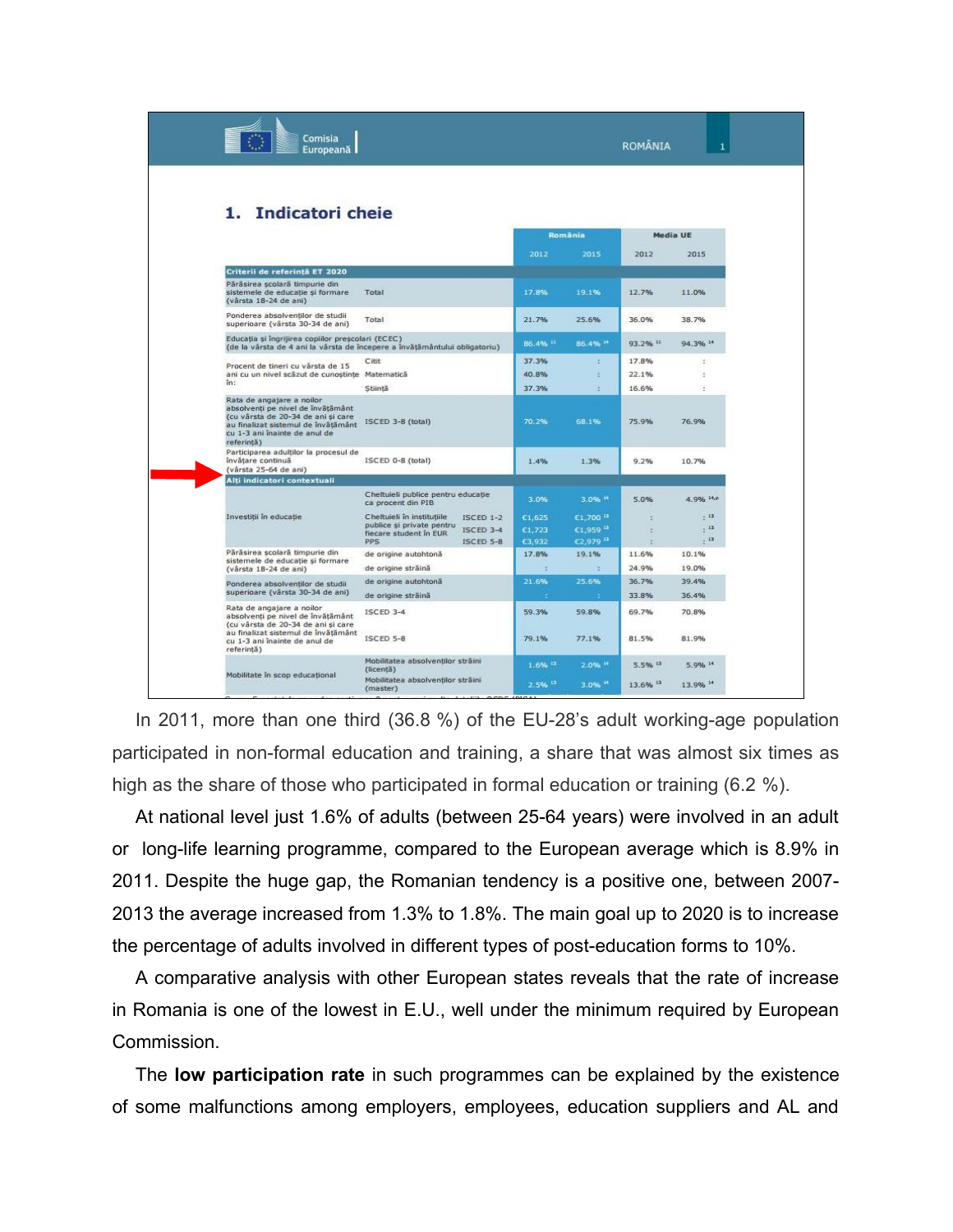LLL beneficiaries. These malfunctions makes these adult programmes unfeasible and unattractive, when employers, employees, education suppliers acts separately, independently, without interactions among them.

The education suppliers offers programmes and competences which does not reflects the need of the employers. Is is also true that the employers does not request from the education suppliers the type of education suitable for the economy.

#### **8. The Romanian Higher Education system**

Although the analysis of the MSc and BSc type of education **is not part of the project**, the reason why the following table was inserted into the report is given by the fact that the present state of Romanian legal base allows the Romanian universities to tune their educational offer (including further education, adult and long life learning) into the curricula according to the demand.

Within all the listed universities are organized **DEPARTMENTS OF TRAINING AND FURTHER EDUCATION.** Taking into account that many of the offered places within the universities are not subsidized, the interest of the universities is to tune the educational offer to market demand. One of the main activity of these departments is to organize further education programmes, which are open to all university graduate adults, and, having the environmental-related specializations the shift to such educational programmes is much easier (see Annex 1)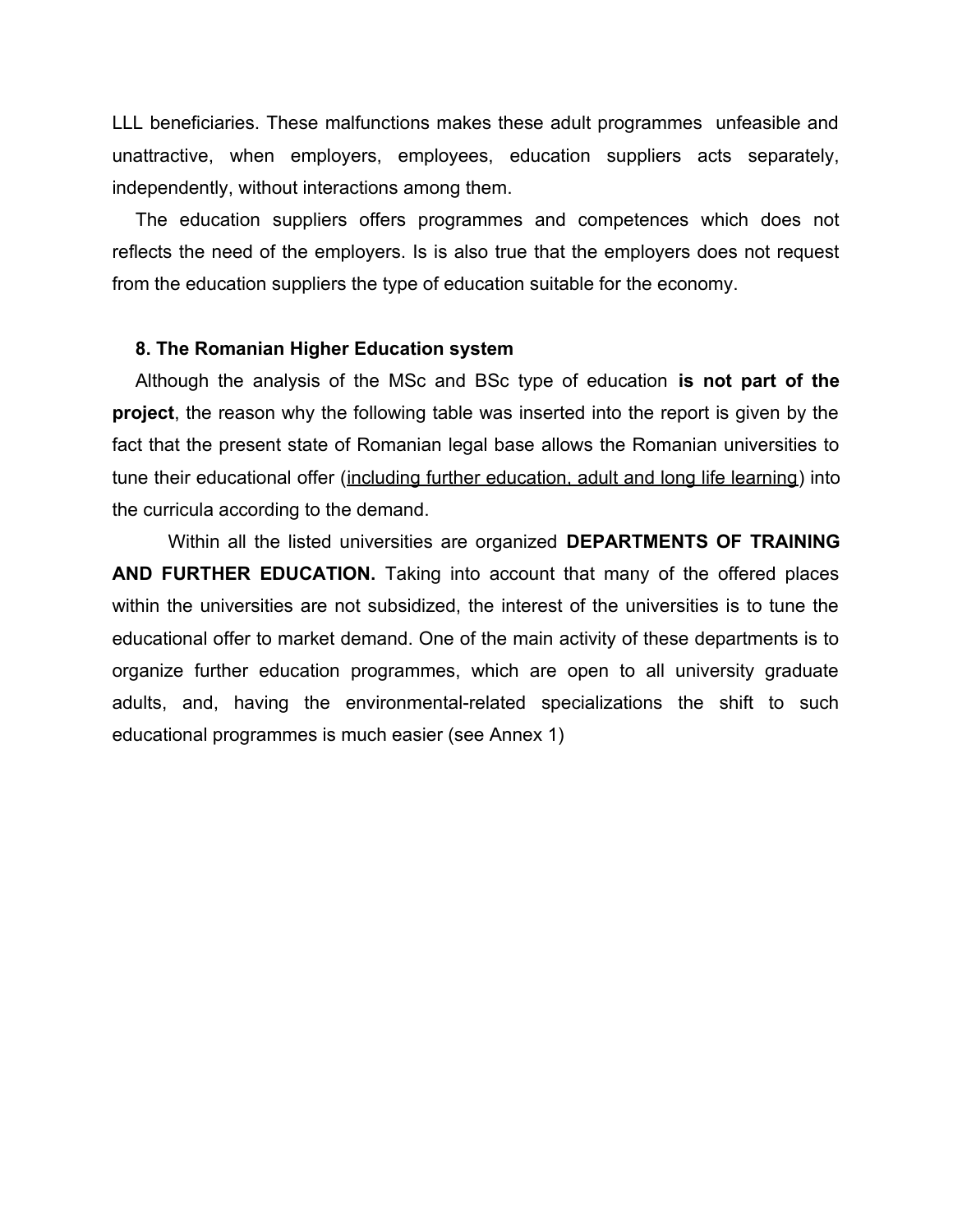#### REFERENCES

Printed sources

**1.** Bălăceanu, Oana A. (2013), Educaţia ecologică formală şi importanţa ei pentru dezvoltarea durabilă [Formal environmental education and its importance for a sustainable development]." Revista COLUMNA, Universitatea de Ştiinţe Agronomice şi Medicină Veterinară Bucureşti 2: 323-330

Nicolau Adrian (2010), Structural funds and the concept of lifelong learning in Romania, Elsevier, **[Procedia - Social and Behavioral Sciences,](http://www.sciencedirect.com/science/journal/18770428) [Vol. 2, Issue 2,](http://www.sciencedirect.com/science/journal/18770428/2/2) 2010, Pages 5625-5629**

- **2.** Sabo Helena-Maria, Mac Ioan (2010), Analiza Comparativă A Educaţiei Environmentale În Germania Şi România (Comparative analysis of environmental education in Germany and Romania), Romanian Journal of Education Vol. 1, no. 1, P. 79 – 82
- **3.** Szitar Mirela A. (2014), Learning about Sustainable Community Development, Procedia – Social and Behavioral Sciences 116: 3462-3466
- **4.** Untaru Nicoleta, Ispas Ana, Candrea Adina-Nicoleta (2015), An overview of environmental education initiatives in the international and Romanian tourism, Bulletin of the Transilvania University of Braşov Series V: Economic Sciences, Vol. 8 (57) No. 1 – 2015

Online sources

- 1. https://webgate.ec.europa.eu/fpfis/mwikis/eurydice/index.php/Romania:Overview
- 2. http://www.insse.ro/cms/en
- 3. https://webgate.ec.europa.eu/fpfis/mwikis/eurydice/index.php/ Romania:Distribution\_of\_Responsibilities
- 4. https://webgate.ec.europa.eu/fpfis/mwikis/eurydice/index.php/ Romania:Developments\_and\_Current\_Policy\_Priorities
- 5. https://webgate.ec.europa.eu/fpfis/mwikis/eurydice/index.php/ Romania: Validation of Non-formal and Informal Learning
- 6. http://www.infonet-ae.eu/country-overviews/romania
- 7. https://1cartepesaptamana.ro/cursuri-online-gratuite/
- 8. http://www.basicskills.eu/?page\_id=1617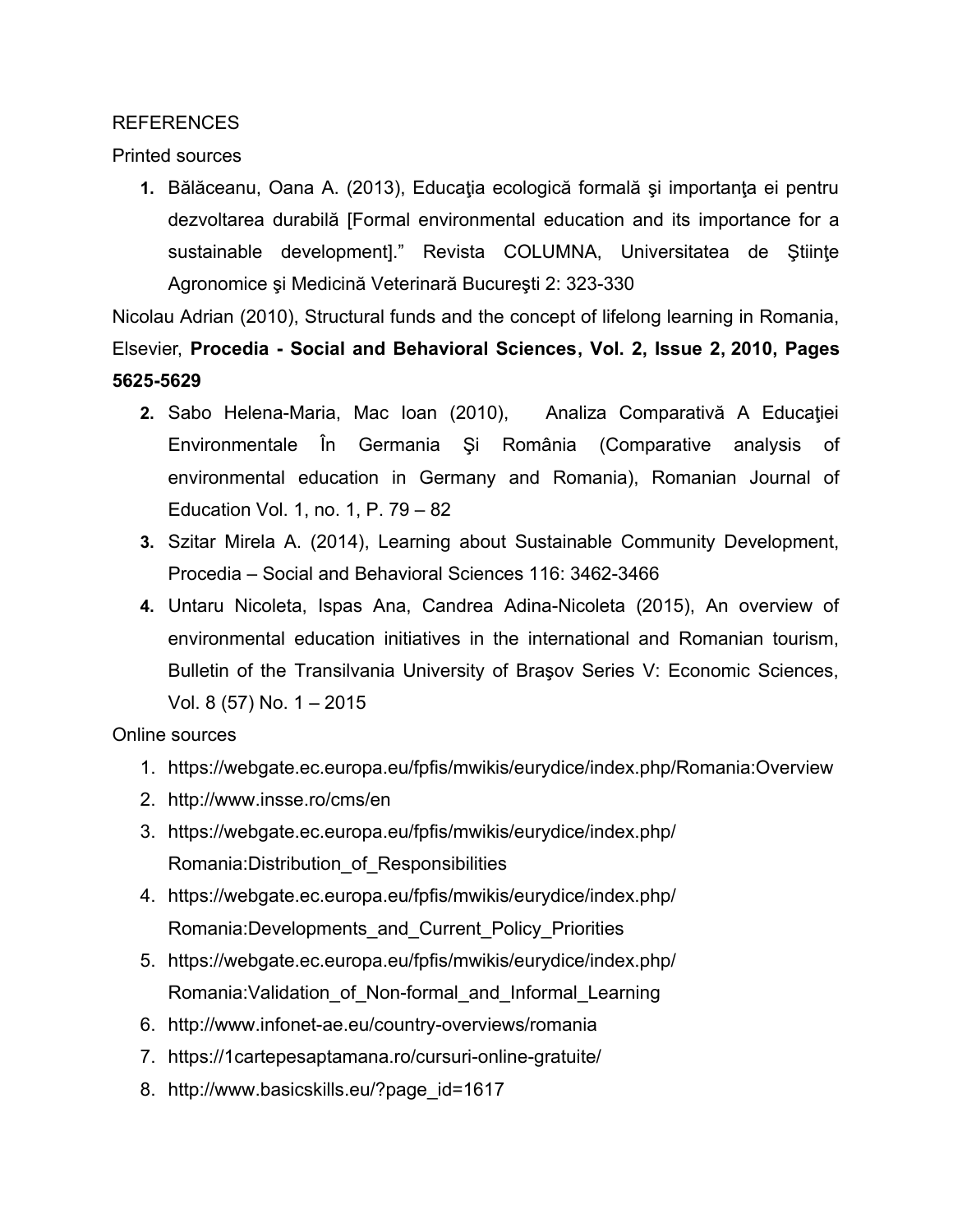- 9. https://www.edu.ro/formare-continua
- 10.https://www.edu.ro/sites/default/files/\_fi%C8%99iere/Minister/2016/strategii/ Strategie%20LLL%20(1).pdf

### 11.http://ec.europa.eu/eurostat/statistics-explained/index.php/

Adult\_learning\_statistics\_-\_characteristics\_of\_education\_and\_training#Database

#### Annex 1.

#### Tab. 2 The list of environmental-related specializations within Romanian state universities

| Specialization                                 | Source (database)                                                                               | Type of the institution                                                                                     |
|------------------------------------------------|-------------------------------------------------------------------------------------------------|-------------------------------------------------------------------------------------------------------------|
|                                                |                                                                                                 | Private/ University/ / educational institution                                                              |
|                                                |                                                                                                 | <b>Adult education Center</b>                                                                               |
| Landscape management                           | https://www.adservio.ro/                                                                        | University of Agricultural Sciences and Husbandry                                                           |
|                                                | admitere/facultatea-de-horticultura-27                                                          | 'Ion Ionescu de la Brad", Iași, Facultay of Horticulture                                                    |
| <b>Environmental Engineering</b>               | https://www.adservio.ro/                                                                        | University of Agricultural Sciences and Husbandry                                                           |
|                                                | admitere/facultatea-de-horticultura-2                                                           | 'Ion Ionescu de la Brad", Iași, Facultay of Horticulture                                                    |
| Mountain Science                               | https://www.adservio.ro/admitere/facultatea-de-                                                 | University of Agricultural Sciences and Husbandry                                                           |
|                                                | agricultura-                                                                                    | 'Ion Ionescu de la Brad", Iași, Facultay of Agriculture                                                     |
| Consumer and Environment                       | https://www.adservio.ro/admitere/facultatea-de-                                                 | University of Agricultural Sciences and Husbandry                                                           |
|                                                |                                                                                                 |                                                                                                             |
| protection<br>Engineering of sustainable rural | agricultura<br>https://www.adservio.ro/                                                         | 'Ion Ionescu de la Brad", Iași, Facultay of Agriculture<br>"Vasile Alecsandri" University Bacau, Faculty of |
|                                                |                                                                                                 |                                                                                                             |
| development                                    | admitere/facultatea-de-inginerie-331                                                            | Engineering<br>"Vasile Alecsandri" University Bacau, Faculty of                                             |
| Engineering and Environmental                  |                                                                                                 |                                                                                                             |
| protection in industry                         |                                                                                                 | Engineering                                                                                                 |
| Chemical engineering/Engineering of            | https://www.adservio.ro/admitere/facultatea-de-inginerie-                                       | 'Gheorghe Asachi" Technical University, Iasi, Faculty                                                       |
| anorganic substances and                       | chimica-si-protectia-mediului-33                                                                | of Chemical Engineering and Environmental                                                                   |
| environmental protection                       |                                                                                                 | Protection                                                                                                  |
| Engineering and environmental                  | https://www.adservio.ro/admitere/facultatea-de-inginerie-                                       | 'Gheorghe Asachi" Technical University, Iasi, Faculty                                                       |
| 9protection in industry                        | chimica-si-protectia-mediului-33                                                                | of Chemical Engineering and Environmental                                                                   |
|                                                |                                                                                                 | Protection                                                                                                  |
| Engineering of nonpolluting                    | http://www.ch.tuiasi.ro/042master.html                                                          | 'Gheorghe Asachi" Technical University, Iasi, Faculty                                                       |
| procedures                                     |                                                                                                 | of Chemical Engineering and Environmental                                                                   |
|                                                |                                                                                                 | Protection                                                                                                  |
| Management of the environment                  | http://www.ch.tuiasi.ro/042master.html                                                          | 'Gheorghe Asachi" Technical University, Iasi, Faculty                                                       |
|                                                |                                                                                                 | of Chemical Engineering and Environmental                                                                   |
|                                                |                                                                                                 | Protection                                                                                                  |
| Environmental management and                   | http://www.ch.tuiasi.ro/042master.html                                                          | 'Gheorghe Asachi" Technical University, Iasi, Faculty                                                       |
| sustainable energy                             |                                                                                                 | of Chemical Engineering and Environmental                                                                   |
|                                                |                                                                                                 | Protection                                                                                                  |
| Environmental Engineering and                  | https://www.adservio.ro/admitere/facultatea-de-                                                 | 'Gheorghe Asachi" Technical University, Iasi, Faculty                                                       |
| environmental protection in                    | hidrotehnica-geodezie-si-ingineria-mediului-32                                                  | of Hydrotechnic, Geodesy and Environmental                                                                  |
| agriculture                                    |                                                                                                 | Engineering                                                                                                 |
|                                                | Ecology and environmental protection https://www.adservio.ro/admitere/facultatea-de-stiinte-364 | 'Vasile Alecsandri" University, Faculty of Sciences,                                                        |
|                                                | http://www.ub.ro/stiinte                                                                        | Bacau                                                                                                       |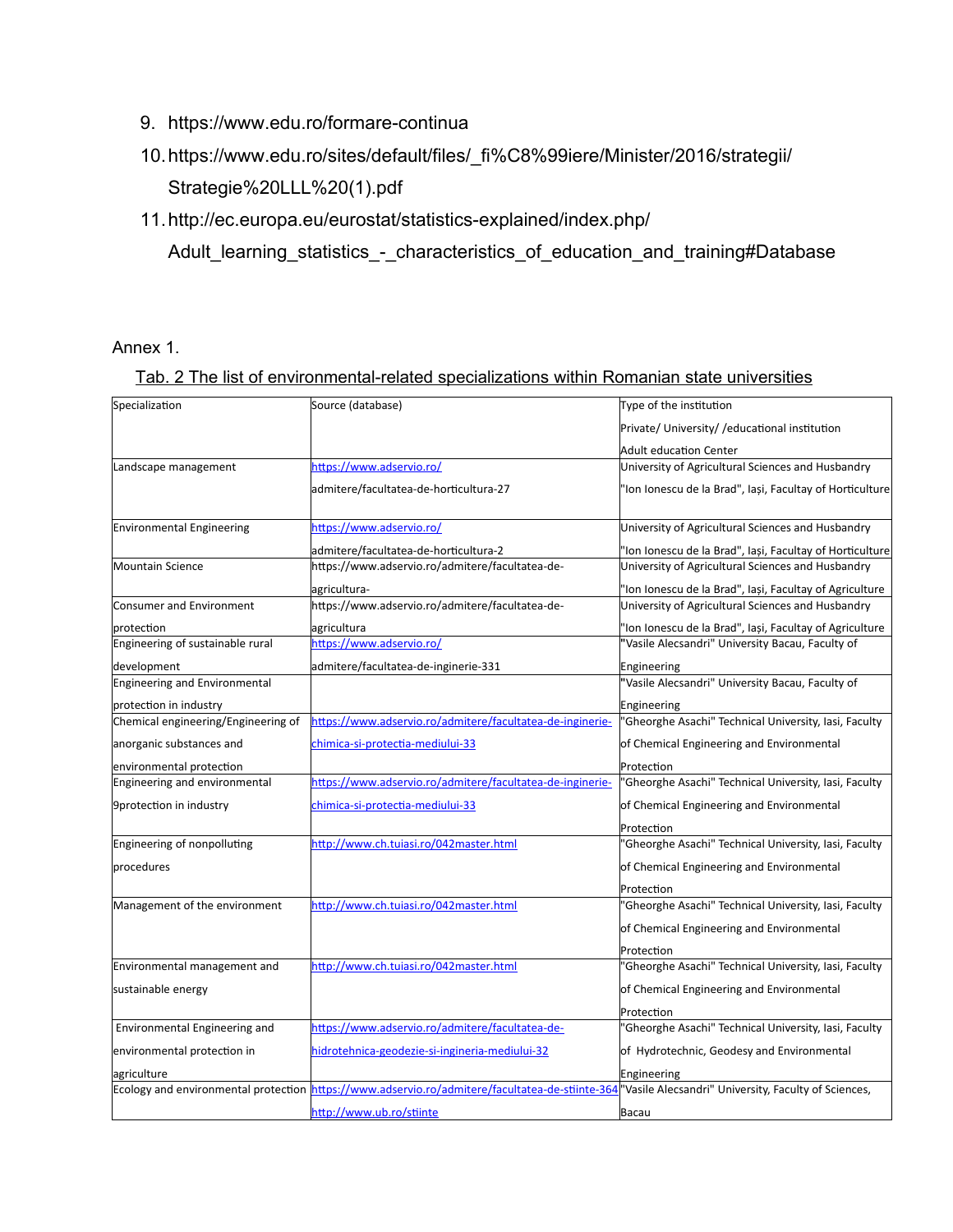| Urban engineering and regional                 | http://civile.utcb.ro/                                     | Technical University of Civil Engineering Bucharest,    |
|------------------------------------------------|------------------------------------------------------------|---------------------------------------------------------|
| development                                    |                                                            | Faculty of Civil, Industrial and Agricultural buildings |
| 1 Sanitary Engineering and                     | http://hidrotehnica.utcb.ro/isanitara.htm                  | Technical University of Civil Engineering Bucharest     |
| environmental protection                       |                                                            | Faculty de Hydrotechnic                                 |
|                                                | https://www.uauim.ro/en/departments/ut/                    | "Ion Mincu" University of Architecture and Urbanism,    |
| <b>Urban Planning and Territorial</b>          |                                                            | <b>Bucharest</b>                                        |
| Development                                    |                                                            |                                                         |
| Environmental Science, Ecology                 | http://www.unibuc.ro/facultati/biologie/                   | University of Bucharest, Faculty of Biology             |
| Ecology                                        | http://www.bio.unibuc.ro/index.php?                        |                                                         |
|                                                | option=com content&view=article&id=99&Itemid=86            |                                                         |
| Environmental Science. Chemistry of            | http://www.unibuc.ro/facultati/chimie/                     | University of Bucharest, Faculty of Chemistry           |
| the Environment                                |                                                            |                                                         |
| Science of the Environment                     | http://www.unibuc.ro/depts/geografie/                      | University of Bucharest, Faculty of Geography           |
|                                                | meteorologie si hidrologie/index.php                       |                                                         |
| Environmental engineering                      | http://193.231.35.9/7upload/                               | "1 Decembrie 1918" University, Alba Iulia               |
| Evaluation, monitoring and audit of            | oferta educationala ingineria mediului zi.pdf              |                                                         |
| the environment                                |                                                            |                                                         |
| Consumer and environment                       | http://uav.ro/ro/facultati/inginerie-alimentara-turism-si- | "Aurel Vlaicu" University, Arad                         |
| protection                                     | protectia-mediului/protectia-consumatorului-si-a-mediului  |                                                         |
|                                                |                                                            |                                                         |
| Engineering and Environmental                  | https://www.utcluj.ro/admitere/licenta/ingineria-          | Technical University Cluj Napoca, Faculty of Materials  |
| protection in industry (35/5)                  | materialelor-si-a-mediului/                                | <b>Engineering and Environment</b>                      |
|                                                |                                                            |                                                         |
|                                                |                                                            |                                                         |
| Science of the environment                     | https://www.utcluj.ro/admitere/licenta/cunbm-stiinte/      | Technical University Cluj Napoca, Faculty of Science    |
| Engineering of renewable energy                | http://www.unitbv.ro/Programedestudii/                     | "Transilvania" University Brasov, Faculty of Industrial |
| systems                                        | Programedestudiidelicenta.aspx                             | engineering                                             |
| Transport security and interactions            | http://www.unitbv.ro/Portals/0/Programe%20de%20studii/     | "Transilvania" University Brasov, Faculty of Industrial |
| with environment                               | Master/IM master SRTIM RO.pdf                              | engineering                                             |
|                                                |                                                            |                                                         |
| Product design for sustainable                 | http://www.unitbv.ro/Portals/0/Programe%20de%20studii/     | "Transilvania" University Brasov, Faculty of Industrial |
| development and environmental                  | Master/DPM master DPDD RO.pdf                              | engineering                                             |
|                                                |                                                            |                                                         |
| protection<br><b>ECO</b> agricultural and food | http://www.unitbv.ro/Programedestudii/                     | "Transilvania" University Brasov, Faculty of Industrial |
|                                                |                                                            |                                                         |
| biotechnologies                                | Programedestudiidemaster.aspx                              | engineering                                             |
| Energy efficiency in built environment         | http://www.unitbv.ro/Programedestudii/                     | "Transilvania" University Brasov, Faculty of Industrial |
|                                                |                                                            |                                                         |
|                                                | Programedestudiidemaster.aspx                              | engineering                                             |
|                                                |                                                            |                                                         |
| Engineering of waste use                       | http://www.unitbv.ro/Portals/0/Programe%20de%20studii/     | "Transilvania" University Brasov, Faculty of            |
|                                                | Licenta/DPM licenta IVD RO.pdf                             | Environmental engineering                               |
|                                                |                                                            |                                                         |
| Engineering and Environmental                  | http://www.unitbv.ro/Portals/0/Programe%20de%20studii/     | "Transilvania" University Brasov, Faculty of            |
| protection in industry                         | Licenta/DPM licenta IVD RO.pdf                             | Environmental engineering                               |
|                                                |                                                            |                                                         |
| Motors and environment                         | http://www.unitbv.ro/Portals/0/Programe%20de%20studii/     | "Transilvania" University Brasov, Faculty of            |
|                                                | Master%20IFR/IM master AM FR RO.pdf                        | <b>Engineering Sciences</b>                             |
|                                                |                                                            |                                                         |
| Environmental engineering                      | http://agricultura.usamvcluj.ro/index.php/programe-de-     | University of Agricultural Sciences and Veterinary      |
|                                                |                                                            |                                                         |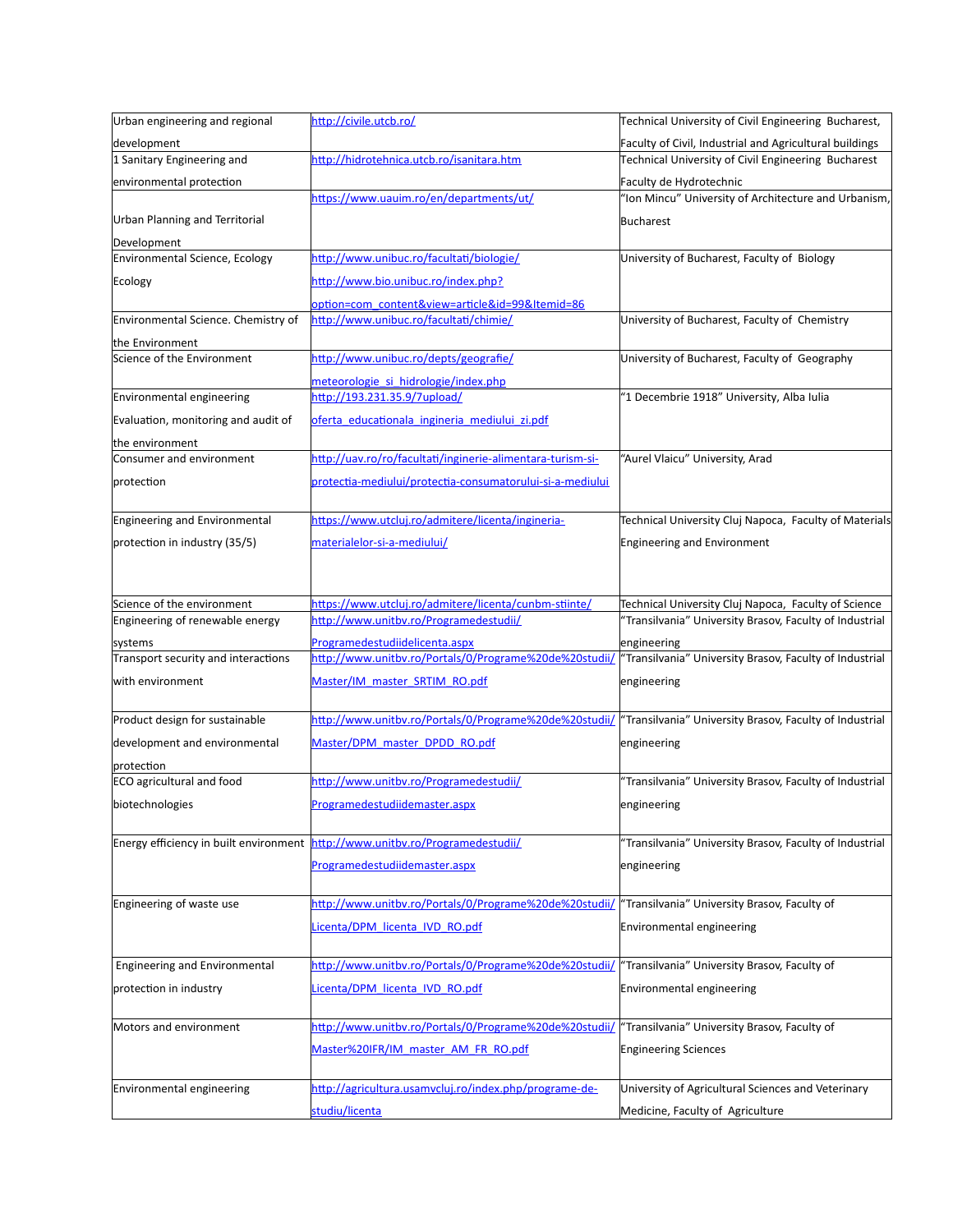| Organic agriculture                                                      | http://agricultura.usamvcluj.ro/index.php/programe-de-              | University of Agricultural Sciences and Veterinary              |
|--------------------------------------------------------------------------|---------------------------------------------------------------------|-----------------------------------------------------------------|
| Management of natural agro-touristic studiu/master                       |                                                                     | Medicine, Faculty of Agriculture                                |
| resources                                                                |                                                                     |                                                                 |
|                                                                          |                                                                     |                                                                 |
| Agriculture, climat changes and food                                     |                                                                     |                                                                 |
| safety                                                                   |                                                                     |                                                                 |
| Engineering of anorganic substances                                      | http://www.ubbcluj.ro/ro/programe_academice/licenta/                | 'Babes Bolyai" University, Cluj Napoca, Faculty of              |
| and environmental protection                                             | #chimie si inginerie chimica                                        | Chemistry and Chemical Engineering                              |
| Chemical control of environment                                          | http://www.ubbcluj.ro/ro/programe academice/masterat/               | 'Babes Bolyai" University, Cluj Napoca, Faculty of              |
| quality                                                                  | <b>#chimie si inginerie chimica</b>                                 | Chemistry and Chemical Engineering                              |
| Engineering of material and                                              | http://www.ubbcluj.ro/ro/programe_academice/masterat/               | 'Babes Bolyai" University, Cluj Napoca, Faculty of              |
| environment protection                                                   | tchimie si inginerie chimica                                        | Chemistry and Chemical Engineering                              |
| Ecology and environmental protection                                     | http://www.ubbcluj.ro/ro/programe academice/licenta/                | 'Babes Bolyai" University, Cluj Napoca, Faculty of              |
|                                                                          | #biologie si geologie                                               | <b>Biology and Geology</b>                                      |
| Industrial biotechnologies                                               | http://www.ubbcluj.ro/ro/programe_academice/licenta/                | "Babes Bolyai" University, Cluj Napoca, Faculty of              |
|                                                                          | #biologie si geologie                                               | <b>Biology and Geology</b>                                      |
| Cultural ecology                                                         | http://www.ubbcluj.ro/ro/programe_academice/masterat/               | 'Babes Bolyai" University, Cluj Napoca, Faculty of              |
|                                                                          | #biologie si geologie                                               | <b>Biology and Geology</b>                                      |
| Use and protection of biological                                         | http://www.ubbcluj.ro/ro/programe_academice/masterat/               | 'Babes Bolyai" University, Cluj Napoca, Faculty of              |
| resources                                                                | #biologie si geologie                                               | <b>Biology and Geology</b>                                      |
| Environmental geography                                                  | http://www.ubbcluj.ro/ro/programe_academice/licenta/                | 'Babes Bolyai" University, Cluj Napoca, Faculty of              |
|                                                                          | #geografie                                                          | Geography                                                       |
| Hydrology, Meteorology                                                   | http://www.ubbcluj.ro/ro/programe academice/licenta/                | 'Babes Bolyai" University, Cluj Napoca, Faculty of              |
|                                                                          | #geografie                                                          |                                                                 |
| Ecotourism and sustainable                                               | http://www.ubbcluj.ro/ro/programe_academice/masterat/               | Geography<br>'Babes Bolyai" University, Cluj Napoca, Faculty of |
|                                                                          |                                                                     |                                                                 |
| development<br>Assessment of resources and                               | #geografie<br>http://www.ubbcluj.ro/ro/programe academice/masterat/ | Geography<br>'Babes Bolyai" University, Cluj Napoca, Faculty of |
|                                                                          |                                                                     |                                                                 |
| sustainable territorial development<br>Resources and risks within hydro- | #geografie<br>http://www.ubbcluj.ro/ro/programe_academice/masterat/ | Geography<br>'Babes Bolyai" University, Cluj Napoca, Faculty of |
|                                                                          |                                                                     |                                                                 |
| atmosphere environment<br>Environmental engineering                      | #geografie<br>http://www.ubbcluj.ro/ro/programe academice/licenta/  | Geography<br>'Babes Bolyai" University, Cluj Napoca, Faculty of |
|                                                                          |                                                                     |                                                                 |
| Engineering of biotechnical and                                          | #stiinta si ingineria mediului                                      | Science and Environmental Engineering                           |
|                                                                          | http://www.ubbcluj.ro/ro/programe_academice/licenta/                | "Babes Bolyai" University, Cluj Napoca, Faculty of              |
| ecological systems                                                       | #stiinta si ingineria mediului                                      | Science and Environmental Engineering                           |
| Geography of the environment                                             | http://www.ubbcluj.ro/ro/programe_academice/licenta/                | 'Babes Bolyai" University, Cluj Napoca, Faculty of              |
|                                                                          | #stiinta si ingineria mediului                                      | Science and Environmental Engineering                           |
| Science of the environment                                               | http://www.ubbcluj.ro/ro/programe academice/licenta/                | 'Babes Bolyai" University, Cluj Napoca, Faculty of              |
|                                                                          | #stiinta si ingineria mediului                                      | Science and Environmental Engineering                           |
| Quality of the environment and                                           | http://www.ubbcluj.ro/ro/programe_academice/masterat/               | 'Babes Bolyai" University, Cluj Napoca, Faculty of              |
| energy resources                                                         | #stiinta_si_ingineria_mediului                                      | Science and Environmental Engineering                           |
| Risk assessment and security of the                                      | http://www.ubbcluj.ro/ro/programe academice/masterat/               | 'Babes Bolyai" University, Cluj Napoca, Faculty of              |
| environment                                                              | #stiinta si ingineria mediului                                      | Science and Environmental Engineering                           |
| Assessment and management of the                                         | http://www.ubbcluj.ro/ro/programe academice/masterat/               | 'Babes Bolyai" University, Cluj Napoca, Faculty of              |
| environment                                                              | #stiinta si ingineria mediului                                      | Science and Environmental Engineering                           |
| Assessment and environment                                               | http://www.ubbcluj.ro/ro/programe academice/masterat/               | 'Babes Bolyai" University, Cluj Napoca, Faculty of              |
| protection                                                               | #stiinta si ingineria mediului                                      | Science and Environmental Engineering                           |
| Climatic changes and extreme risk                                        | http://www.ubbcluj.ro/ro/programe academice/masterat/               | 'Babes Bolyai" University, Cluj Napoca, Faculty of              |
| phenomena                                                                | #stiinta si ingineria mediului                                      | Science and Environmental Engineering                           |
| Sustainable development and                                              | http://www.ubbcluj.ro/ro/programe academice/masterat/               | 'Babes Bolyai" University, Cluj Napoca, Faculty of              |
| management of the environment                                            | #stiinta si ingineria mediului                                      | Science and Environmental Engineering                           |
| Engineering of waste use                                                 | http://www.ubbcluj.ro/ro/programe academice/masterat/               | "Babes Bolyai" University, Cluj Napoca, Faculty of              |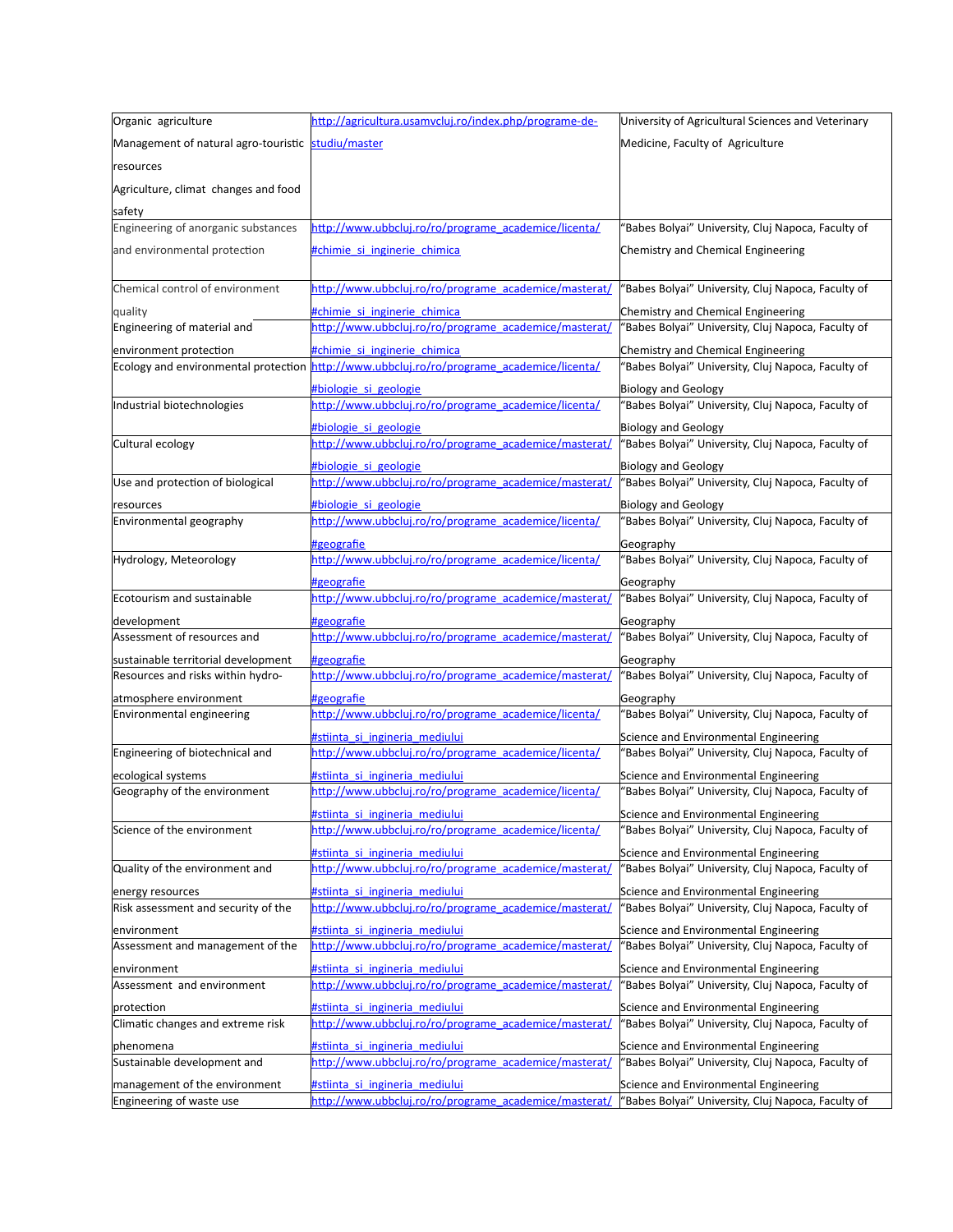|                                       | #stiinta si ingineria mediului                                                              | Science and Environmental Engineering                                          |
|---------------------------------------|---------------------------------------------------------------------------------------------|--------------------------------------------------------------------------------|
| Sustainable regional development      | http://www.ubbcluj.ro/ro/programe_academice/masterat/                                       | 'Babes Bolyai" University, Cluj Napoca, Faculty of                             |
|                                       | #stiinte economice si gestiunea afacerilor                                                  | Science and Environmental Engineering                                          |
| Economy of the environment            | http://www.ubbcluj.ro/ro/programe academice/masterat/                                       | 'Babes Bolyai" University, Cluj Napoca, Faculty of                             |
|                                       | #stiinte economice si gestiunea afacerilor                                                  | Economics and Business Administration                                          |
| Economy of natural resources          | http://www.ubbcluj.ro/ro/programe academice/masterat/                                       | 'Babes Bolyai" University, Cluj Napoca, Faculty of                             |
|                                       | #stiinte economice si gestiunea afacerilor                                                  | Economics and Business Administration                                          |
| European strategy for sustainable     | http://www.ubbcluj.ro/ro/programe_academice/masterat/                                       | 'Babes Bolyai" University, Cluj Napoca, Faculty of                             |
| development                           | #stiinte economice si gestiunea afacerilor                                                  | <b>Economics and Business Administration</b>                                   |
| Chemistry and management of food      | http://fsai.univ-ovidius.ro/programe-de-studii/master                                       | 'Ovidius" University Constanta, Faculty of Applied                             |
| quality in relation with the          |                                                                                             | Sciences and Engineering                                                       |
|                                       |                                                                                             |                                                                                |
| environment                           |                                                                                             |                                                                                |
| Engineering of systems with           | http://fsai.univ-ovidius.ro/programe-de-studii/master                                       | 'Ovidius" University Constanta, Faculty of Applied                             |
| renewable energy sources              |                                                                                             | Sciences and Engineering                                                       |
|                                       | Ecology and environmental protection http://snsa.univ-ovidius.ro/programe-de-studii/licenta | 'Ovidius" University Constanta, Faculty of Nature and                          |
|                                       |                                                                                             | Agricultural Sciences                                                          |
| Science of the environment            | http://snsa.univ-ovidius.ro/programe-de-studii/licenta                                      | 'Ovidius" University Constanta, Faculty of Nature and                          |
|                                       |                                                                                             | Agricultural Sciences                                                          |
| Conservation of biodiversity          | http://snsa.univ-ovidius.ro/programe-de-studii/master                                       | 'Ovidius" University Constanta, Faculty of Nature and                          |
|                                       |                                                                                             | Agricultural Sciences                                                          |
| Analysis and assessment of            | http://snsa.univ-ovidius.ro/programe-de-studii/master                                       | 'Ovidius" University Constanta, Faculty of Nature and                          |
| environmental impact                  |                                                                                             |                                                                                |
| Sustainable development of costal     | http://snsa.univ-ovidius.ro/programe-de-studii/master                                       | Agricultural Sciences<br>'Ovidius" University Constanta, Faculty of Nature and |
|                                       |                                                                                             |                                                                                |
| zones                                 |                                                                                             | Agricultural Sciences                                                          |
| Mountain science                      | http://www.agro-craiova.ro/scolarizare/licenta/oferta-                                      | University of Craiova, Faculty of Agriculture                                  |
|                                       | educationala/                                                                               |                                                                                |
|                                       |                                                                                             |                                                                                |
| Environmental protection in           | http://www.agro-craiova.ro/scolarizare/master/oferta-                                       | University of Craiova, Faculty of Agriculture                                  |
| agriculture                           | <u>educationala-master/</u>                                                                 |                                                                                |
| Environmental engineering             | http://horticultura.ucv.ro/horticultura/licen%C8%9B                                         | University of Craiova, Faculty of Horticulture                                 |
|                                       | %C4%83                                                                                      |                                                                                |
| Ecological management of natural      | http://horticultura.ucv.ro/horticultura/master                                              | University of Craiova, Faculty of Horticulture                                 |
| resources                             |                                                                                             |                                                                                |
| Biodiversity and conservation of      | http://horticultura.ucv.ro/horticultura/master                                              | University of Craiova, Faculty of Horticulture                                 |
|                                       |                                                                                             |                                                                                |
| ecosystems                            |                                                                                             |                                                                                |
| Chemistry of the environment          | http://chimie.ucv.ro/admitere/licenta.htm                                                   | University of Craiova, Faculty of Science                                      |
|                                       |                                                                                             |                                                                                |
| Physics of the environment            | http://cis01.central.ucv.ro/physics/ro/licenta.html                                         | University of Craiova, Faculty of Science                                      |
|                                       |                                                                                             |                                                                                |
| Engineering and environmental         | http://ie.ucv.ro/index.php/educatie/programe-de-studii/                                     | University of Craiova, Faculty of Electrical Engineering                       |
| protection in industry                | licenta-programe-de-studii-educatie/ingineria-mediului/                                     |                                                                                |
|                                       | ipmi-mediu-licenta-programe-educatie                                                        |                                                                                |
| Applied electrical engineering in the | http://ie.ucv.ro/index.php/educatie/programe-de-studii/                                     | University of Craiova, Faculty of Electrical Engineering                       |
|                                       |                                                                                             |                                                                                |
| management and protection of the      | master-programe-de-studii-educatie                                                          |                                                                                |
| lenvironment                          |                                                                                             |                                                                                |
| Engineering and environmental         | http://www.ugal.ro/studii/studii-universitare-licenta                                       | "Dunarea de Jos" University, Galati, Faculty of                                |
| protection in industry                |                                                                                             | Engineering                                                                    |
| Engineering of biotechnical and       | http://www.ugal.ro/studii/studii-universitare-licenta                                       | 'Dunarea de Jos" University, Galati, Faculty of                                |
| ecological systems                    |                                                                                             | Engineering and Agronomy                                                       |
| Ecology and environment protection    | http://www.ugal.ro/studii/studii-universitare-licenta                                       | 'Dunarea de Jos" University, Galati, Faculty of                                |
|                                       |                                                                                             | Sciences and Food Engineering                                                  |
|                                       |                                                                                             |                                                                                |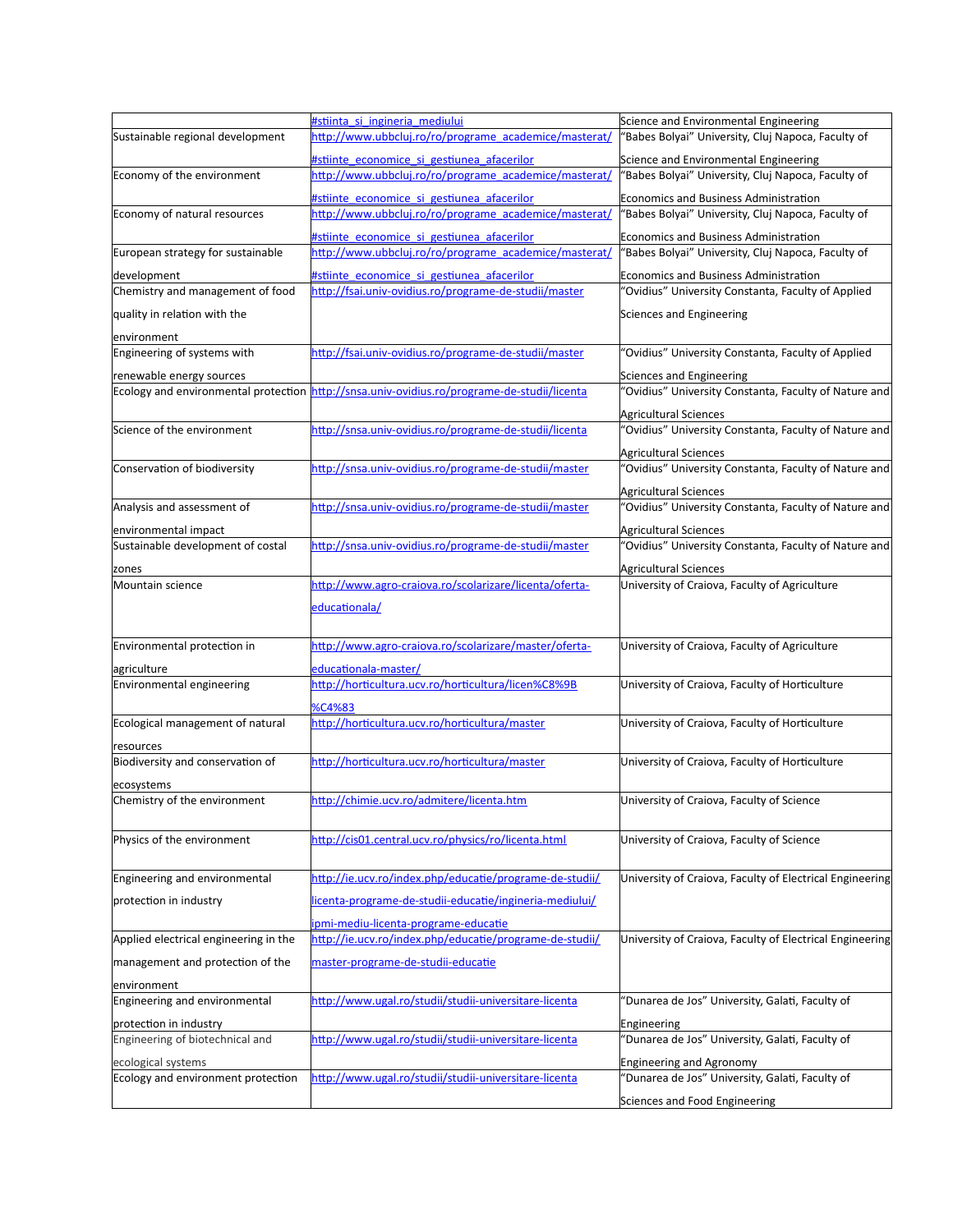| Science of environment                   | http://www.ugal.ro/studii/studii-universitare-licenta                                                                   | "Dunarea de Jos" University, Galati, Faculty of              |
|------------------------------------------|-------------------------------------------------------------------------------------------------------------------------|--------------------------------------------------------------|
|                                          |                                                                                                                         |                                                              |
|                                          |                                                                                                                         | Sciences and Environment                                     |
| Heat systems and equipments and          | http://www.ugal.ro/studii/studii-universitare-masterat                                                                  | "Dunarea de Jos" University, Galati, Faculty of              |
| environmental protection                 |                                                                                                                         | Engineering                                                  |
| Quality of the environment and           | http://www.ugal.ro/studii/studii-universitare-masterat                                                                  | "Dunarea de Jos" University, Galati, Faculty of              |
| sustainable development                  |                                                                                                                         | Engineering                                                  |
| Energy efficient use and renewable       | http://www.ugal.ro/studii/studii-universitare-masterat                                                                  | "Dunarea de Jos" University, Galati, Faculty of              |
|                                          |                                                                                                                         | Computers, Electrical Engineering and Electronics            |
| sources<br>Engineering and environmental | http://www.ugal.ro/studii/studii-universitare-masterat                                                                  | "Dunarea de Jos" University, Galati, Faculty of              |
|                                          |                                                                                                                         |                                                              |
| protection                               |                                                                                                                         | Engineering and Agronomy                                     |
| Biotechnology of natural resources       | http://www.ugal.ro/studii/studii-universitare-masterat                                                                  | "Dunarea de Jos" University, Galati, Faculty of              |
|                                          |                                                                                                                         | Sciences and Food Engineering                                |
| Control and assessment of                | http://www.ugal.ro/studii/studii-universitare-masterat                                                                  | "Dunarea de Jos" University, Galati, Faculty of              |
| environmental quality                    |                                                                                                                         | Sciences and Food Engineering                                |
| Monitoring and management of the         | http://www.ugal.ro/studii/studii-universitare-masterat                                                                  | "Dunarea de Jos" University, Galati, Faculty of              |
|                                          |                                                                                                                         |                                                              |
| environment                              |                                                                                                                         | Sciences and Environment                                     |
| Science - integrative approach of        | http://www.ugal.ro/studii/studii-universitare-masterat                                                                  | "Dunarea de Jos" University, Galati, Faculty of              |
| natural sciences                         |                                                                                                                         | Sciences and Environment                                     |
| Assessment of physical, chemical and     | http://www.ugal.ro/studii/studii-universitare-masterat                                                                  | "Dunarea de Jos" University, Galati, Faculty of              |
| biodiversity of the environment          |                                                                                                                         | Sciences and Environment                                     |
|                                          | Ecology and environmental protection http://www.uaic.ro/studii/studii-universitare-de-licenta/                          | "Al. I. Cuza" University, Iasi, Faculty of Biology           |
|                                          |                                                                                                                         |                                                              |
|                                          | http://www.uaic.ro/studii/studii-universitare-de-licenta/                                                               |                                                              |
| Meteorology, Hydrology                   |                                                                                                                         | "Al. I. Cuza" University, Iasi, Faculty of Geography         |
|                                          |                                                                                                                         | and Geology                                                  |
| Geography of environment                 | http://www.uaic.ro/studii/studii-universitare-de-licenta/                                                               | "Al. I. Cuza" University, Iasi, Faculty of Geography         |
|                                          |                                                                                                                         | and Geology                                                  |
| Conservation of biodiversity             | http://www.uaic.ro/studii/studii-universitare-de-masterat/                                                              | "Al. I. Cuza" University, Iasi, Faculty of Biology           |
| Environmental counseling                 | http://www.uaic.ro/studii/studii-universitare-de-masterat/                                                              | "Al. I. Cuza" University, Iasi, Faculty of Biology           |
| Chemistry of the environment             | http://www.uaic.ro/studii/studii-universitare-de-masterat/                                                              | "Al. I. Cuza" University, Iasi, Faculty of Chemistry         |
|                                          |                                                                                                                         |                                                              |
| Physics and environmental protection     | http://www.uaic.ro/studii/studii-universitare-de-masterat/                                                              | "Al. I. Cuza" University, Iasi, Faculty of Physics           |
| Present environment and sustainable      | http://www.uaic.ro/studii/studii-universitare-de-masterat/                                                              | "Al. I. Cuza" University, Iasi, Faculty of Geography         |
|                                          |                                                                                                                         |                                                              |
| development                              | http://www.uaic.ro/studii/studii-universitare-de-masterat/                                                              | and Geology                                                  |
| Geochemistry of the environment          |                                                                                                                         | "Al. I. Cuza" University, Iasi, Faculty of Geography         |
|                                          |                                                                                                                         |                                                              |
| Sanitary engineering and                 |                                                                                                                         | and Geology                                                  |
|                                          | http://www.arhiconoradea.ro/specializari.htm                                                                            | University of Oradea, Faculty of Constructions,              |
| environmental protection                 |                                                                                                                         | Cadastre and Architecture                                    |
| Management, assessment,                  | http://geografie-uoradea.ro/geografie turism si sport/                                                                  | University of Oradea, Faculty of Geography, Tourism          |
|                                          |                                                                                                                         |                                                              |
| conservation and environmental           | Oferta.htm                                                                                                              | and Sport                                                    |
| protection                               |                                                                                                                         |                                                              |
| Engineering of renewable energy          | http://www.energetica-oradea.ro/licenta                                                                                 | University of Oradea, Faculty of Energy Engineering          |
| systems                                  |                                                                                                                         | and Industrial Management                                    |
| Renewable energies                       | http://www.energetica-oradea.ro/master                                                                                  | University of Oradea, Faculty of Energy Engineering          |
|                                          |                                                                                                                         |                                                              |
|                                          |                                                                                                                         | and Industrial Management                                    |
| Engineering of biotechnical and          | http://protmed.uoradea.ro/facultate/                                                                                    | University of Oradea, Faculty of Environmental               |
| ecological systems                       | programe studiu planuri invatamant.html                                                                                 | Protection                                                   |
|                                          |                                                                                                                         |                                                              |
| Sustainable use of forest resources      | http://protmed.uoradea.ro/facultate/                                                                                    | University of Oradea, Faculty of Environmental               |
|                                          |                                                                                                                         |                                                              |
|                                          | programe studiu planuri invatamant.html                                                                                 | Protection                                                   |
| Management of disasters and crisis in    | http://protmed.uoradea.ro/facultate/                                                                                    | University of Oradea, Faculty of Environmental               |
| Environmental engineering and work       | agriculture, forestry and food industry programe studiu planuri invatamant.html<br>http://protmed.uoradea.ro/facultate/ | Protection<br>University of Oradea, Faculty of Environmental |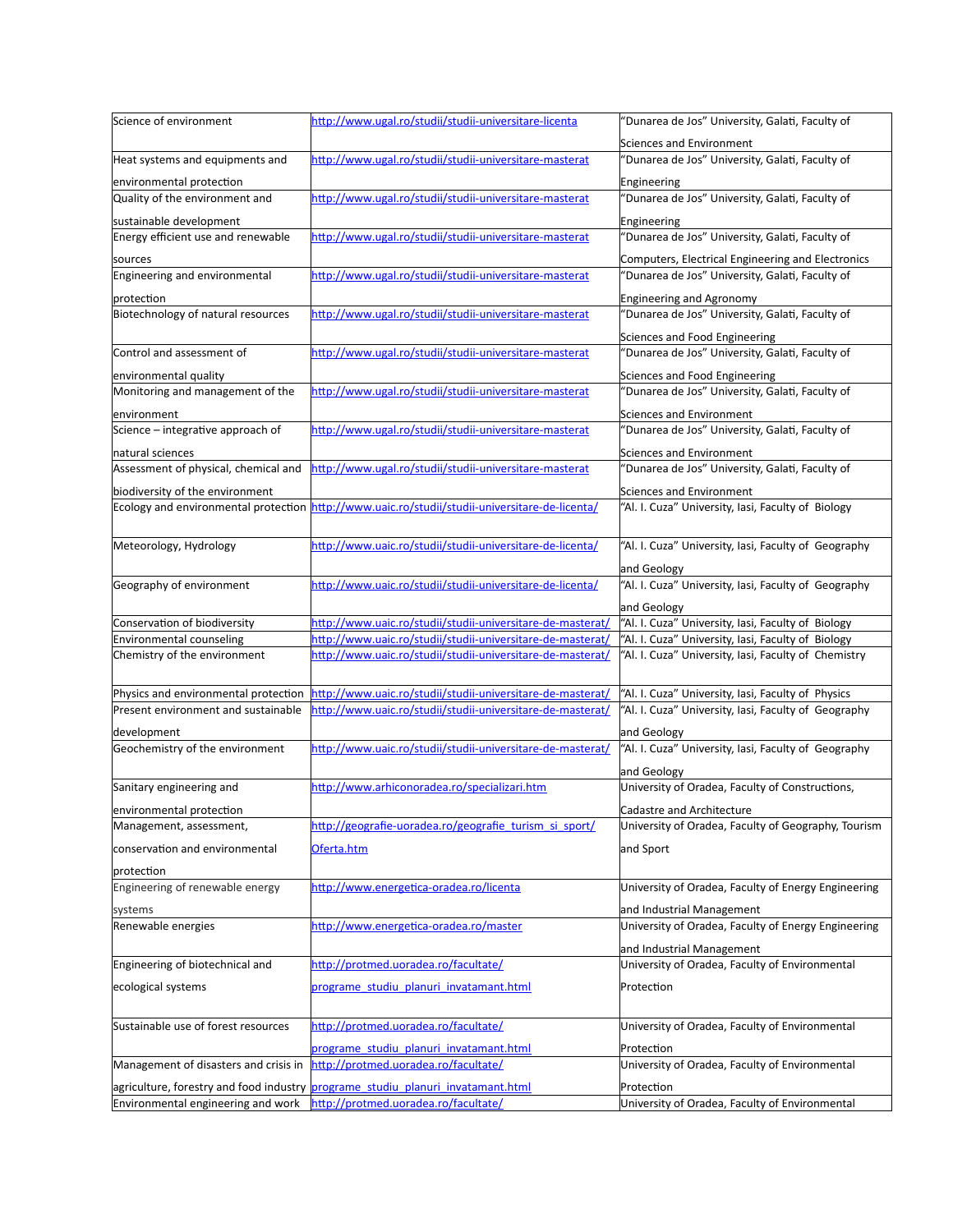| safety                                                                  | programe_studiu_planuri_invatamant.html                                                      | Protection                                                                              |
|-------------------------------------------------------------------------|----------------------------------------------------------------------------------------------|-----------------------------------------------------------------------------------------|
| Biodiversity and ecosystems                                             | ttp://www.facultatea-stiinte-oradea.ro/master                                                | University of Oradea, Faculty of Sciences                                               |
| monitoring                                                              |                                                                                              |                                                                                         |
| Engineering and environmental                                           | http://www.upet.ro/licenta.php                                                               | University of Petrosani, Faculty of Mining                                              |
| protection in industry                                                  |                                                                                              |                                                                                         |
| Engineering of waste use                                                | http://www.upet.ro/licenta.php                                                               | University of Petrosani, Faculty of Mining                                              |
| Impact assessment upon environment                                      | http://www.upet.ro/master.php                                                                | University of Petrosani, Faculty of Mining                                              |
| and ecological reconstruction                                           |                                                                                              |                                                                                         |
| Control and monitoring of                                               | http://www.upet.ro/master.php                                                                | University of Petrosani, Faculty of Mining                                              |
|                                                                         |                                                                                              |                                                                                         |
| environmental quality                                                   |                                                                                              |                                                                                         |
| Sustainable exploitation of mineral                                     | http://www.upet.ro/master.php                                                                | University of Petrosani, Faculty of Mining                                              |
| esources <sup>-</sup>                                                   |                                                                                              |                                                                                         |
| Environmental engineering                                               | https://www.upit.ro/en/licenta                                                               | University of Pitesti, Faculty of Sciences, Sport and                                   |
|                                                                         |                                                                                              | Informatics                                                                             |
| Ecology and environmental protection https://www.upit.ro/en/licenta     |                                                                                              | University of Pitesti, Faculty of Sciences, Sport and                                   |
|                                                                         |                                                                                              | Informatics                                                                             |
| Technologies for sustainable                                            | https://www.upit.ro/en/master                                                                | University of Pitesti, Faculty of Sciences, Sport and                                   |
|                                                                         |                                                                                              |                                                                                         |
| development                                                             | https://www.upit.ro/en/master                                                                | Informatics                                                                             |
| Monitoring and environmental                                            |                                                                                              | University of Pitesti, Faculty of Sciences, Sport and                                   |
| protection                                                              |                                                                                              | <b>Informatics</b>                                                                      |
| Conservation and nature protection                                      | https://www.upit.ro/en/master                                                                | University of Pitesti, Faculty of Sciences, Sport and                                   |
|                                                                         |                                                                                              | Informatics                                                                             |
| Interdisciplinary applications in natural https://www.upit.ro/en/master |                                                                                              | University of Pitesti, Faculty of Sciences, Sport and                                   |
| sciences                                                                |                                                                                              | Informatics                                                                             |
| Engineering and environmental                                           | http://www.upg-ploiesti.ro/fisiere/2917/                                                     | Petroleum-Gas University Ploiesti, Faculty of Oil                                       |
|                                                                         |                                                                                              |                                                                                         |
| protection in industry<br>Advanced technologies in                      | Oferta educationala licenta 2015-2016.pdf<br>http://www.upg-ploiesti.ro/fisiere/2828/        | Technology and Petroleum Chemistry<br>Petroleum-Gas University Ploiesti, Faculty of Oil |
|                                                                         |                                                                                              |                                                                                         |
| environmental protection engineering                                    | Oferta_educationala_Master_2015-2016.pdf                                                     | Technology and Petroleum Chemistry                                                      |
| Quality control of products and                                         | http://www.upg-ploiesti.ro/fisiere/2828/                                                     | Petroleum-Gas University Ploiesti, Faculty of Oil                                       |
| environmental factors                                                   | Oferta educationala Master 2015-2016.pdf                                                     | Technology and Petroleum Chemistry                                                      |
| Environmental engineering and                                           | http://www.ulbsibiu.ro/ro/admitere/facultati.php                                             | "Lucian Blaga" University Sibiu, Faculty of                                             |
| environmental protection in industry                                    |                                                                                              | Engineering                                                                             |
|                                                                         | Ecology and environmental protection <i>http://www.ulbsibiu.ro/ro/admitere/facultati.php</i> | "Lucian Blaga" University Sibiu, Faculty of Sciences                                    |
|                                                                         |                                                                                              |                                                                                         |
| Environmental engineering                                               | http://www.ulbsibiu.ro/ro/admitere/facultati.php                                             | "Lucian Blaga" University Sibiu, Faculty of Agricultural                                |
|                                                                         |                                                                                              |                                                                                         |
|                                                                         |                                                                                              | Sciences, Food Industry and Environmental                                               |
|                                                                         |                                                                                              | Protection                                                                              |
| Consumer and environment                                                | http://www.admitere.usv.ro/?page_id=818                                                      | 'Stefan cel Mare" University, Suceava, Faculty of Food                                  |
| protection                                                              |                                                                                              | Engineering                                                                             |
| Geography of environment                                                | http://www.admitere.usv.ro/?page_id=818                                                      | 'Stefan cel Mare" University, Suceava Faculty of                                        |
|                                                                         |                                                                                              | <b>History and Geography</b>                                                            |
| Ecology and environment protection                                      | http://www.admitere.usv.ro/?page_id=818                                                      | 'Stefan cel Mare" University, Suceava Faculty of                                        |
|                                                                         |                                                                                              |                                                                                         |
|                                                                         |                                                                                              | Forestry                                                                                |
| Management of environment and                                           | http://www.admitere.usv.ro/?page_id=828                                                      | Stefan cel Mare" University, Suceava Faculty of Food                                    |
| food security                                                           |                                                                                              | Engineering                                                                             |
| Conservation of biodiversity                                            | http://www.admitere.usv.ro/?page_id=828                                                      | 'Stefan cel Mare" University, Suceava Faculty of                                        |
|                                                                         |                                                                                              | Forestry                                                                                |
| Physical and chemical methods of life                                   | https://www.valahia.ro/ro/facultati/29-facultatea-de-                                        | 'Valahia" University, Targoviste, Faculty of Sciences                                   |
| and environment quality control                                         | stiinte-si-arte                                                                              | and Arts                                                                                |
|                                                                         |                                                                                              |                                                                                         |
|                                                                         |                                                                                              |                                                                                         |
| Engineering and Environmental                                           | https://www.valahia.ro/ro/facultati/32-facultatea-de-                                        | "Valahia" University, Targoviste, Faculty of                                            |
| protection in agriculture                                               | ingineria-mediului-si-stiinta-alimentelor                                                    | Environmental Engineering and Food Science                                              |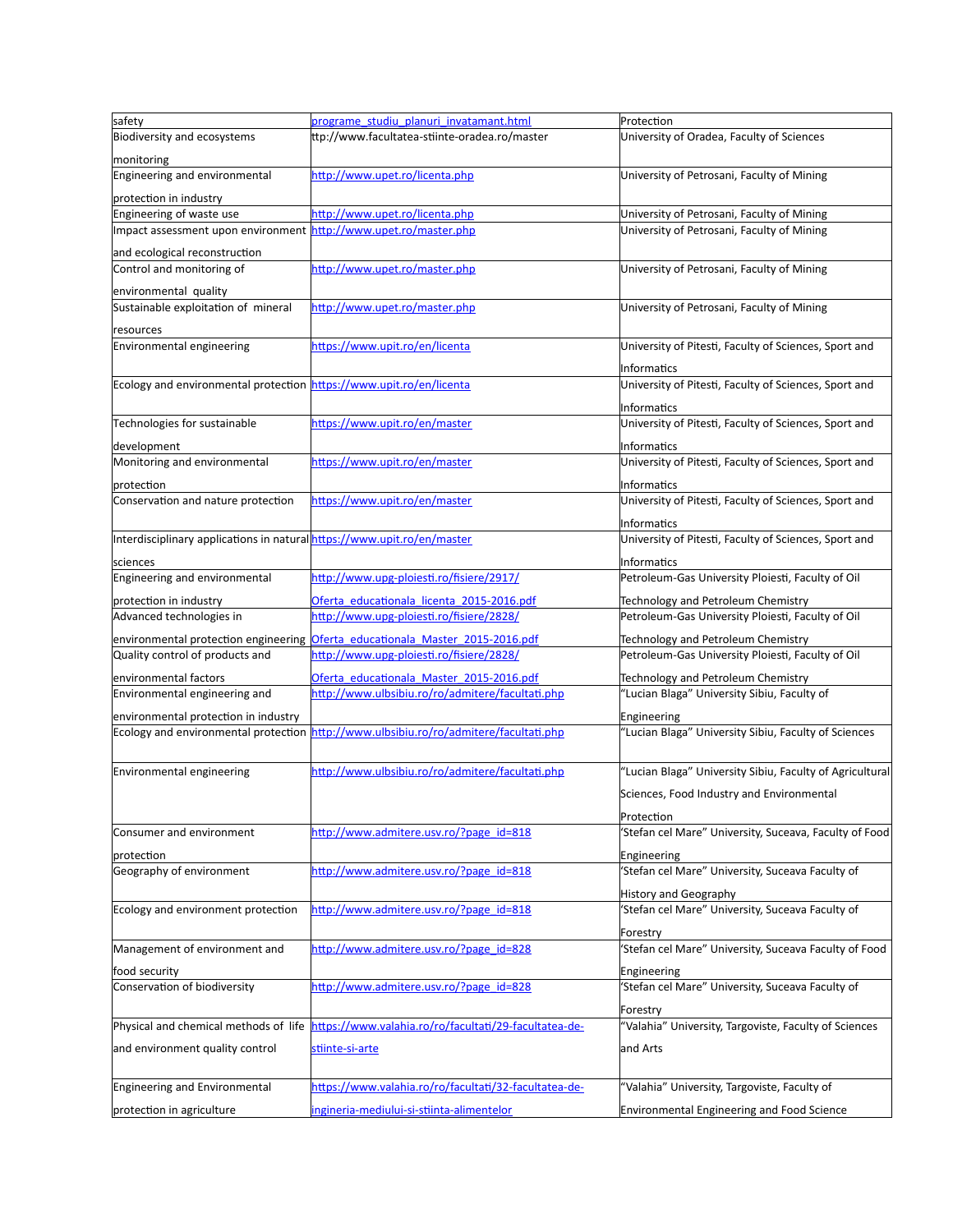|                                     | Systems of control and assessment of https://www.valahia.ro/ro/facultati/32-facultatea-de- | "Valahia" University, Targoviste, Faculty of            |
|-------------------------------------|--------------------------------------------------------------------------------------------|---------------------------------------------------------|
| environment quality                 | ingineria-mediului-si-stiinta-alimentelor                                                  | <b>Environmental Engineering and Food Science</b>       |
| Engineering and environmental       |                                                                                            | "Constantin Brancusi" University, Targu Jiu, Faculty of |
| protection in industry              |                                                                                            | Engineering and Sustainable development                 |
| Engineering and environmental       | http://www.usab-tm.ro/USAMVBT Ingineria-si-protectia-                                      | Banat's University of Agricultural Sciences and         |
| protection in industry              | mediului-in-agricultura ro 1444.html                                                       | Veterinary Medicine of Timişoara, Faculty of            |
|                                     |                                                                                            | Agriculture                                             |
| Ecological agriculture              | http://www.usab-tm.ro/USAMVBT Ingineria-si-protectia-                                      | Banat's University of Agricultural Sciences and         |
|                                     | mediului-in-agricultura ro 1444.html                                                       | Veterinary Medicine of Timişoara, Faculty of            |
|                                     |                                                                                            | Agriculture                                             |
| The assessment of environment and   | http://www.usab-tm.ro/USAMVBT_Ingineria-si-protectia-                                      | Banat's University of Agricultural Sciences and         |
| Inatural resources                  | mediului-in-agricultura ro 1444.html                                                       | Veterinary Medicine of Timişoara, Faculty of            |
|                                     |                                                                                            | Agriculture                                             |
| Science of environment              | https://www.cbg.uvt.ro/educatie/programe-licenta/                                          | West University Timisoara, Faculty of Chemistry,        |
|                                     |                                                                                            | Biology, Geography                                      |
| Engineering of anorganic substances | http://www.upt.ro/Informatii programe-de-studii-de-                                        | Politechnical University, Timisoara, Faculty of         |
| and environment protection          | licenta-2016-2017 772 ro.html                                                              | Industrial Chemistry and Environmental Engineering      |
| Engineering and environmental       | http://www.upt.ro/Informatii programe-de-studii-de-                                        | Politechnical University, Timisoara, Faculty of         |
| protection in industry              | licenta-2016-2017 772 ro.html                                                              | Industrial Chemistry and Environmental Engineering      |
| Engineering and environmental       | http://www.upt.ro/Informatii programe-de-studii-                                           | Politechnical University, Timisoara, Faculty of         |
|                                     |                                                                                            |                                                         |
| management in industry              | universitare-de-master-2016-2017 793 ro.html                                               | Industrial Chemistry and Environmental Engineering      |
|                                     |                                                                                            |                                                         |

# REFERENCES

Printed sources

**5.** Bălăceanu, Oana A. (2013), Educaţia ecologică formală şi importanţa ei pentru dezvoltarea durabilă [Formal environmental education and its importance for a sustainable development]." Revista COLUMNA, Universitatea de Stiințe Agronomice şi Medicină Veterinară Bucureşti 2: 323-330

Nicolau Adrian (2010), Structural funds and the concept of lifelong learning in Romania, Elsevier, **[Procedia - Social and Behavioral Sciences,](http://www.sciencedirect.com/science/journal/18770428) [Vol. 2, Issue 2,](http://www.sciencedirect.com/science/journal/18770428/2/2) 2010, Pages 5625-5629**

**6.** Sabo Helena-Maria, Mac Ioan (2010), Analiza Comparativă A Educaţiei Environmentale În Germania Şi România (Comparative analysis of environmental education in Germany and Romania), Romanian Journal of Education Vol. 1, no. 1, P. 79 – 82